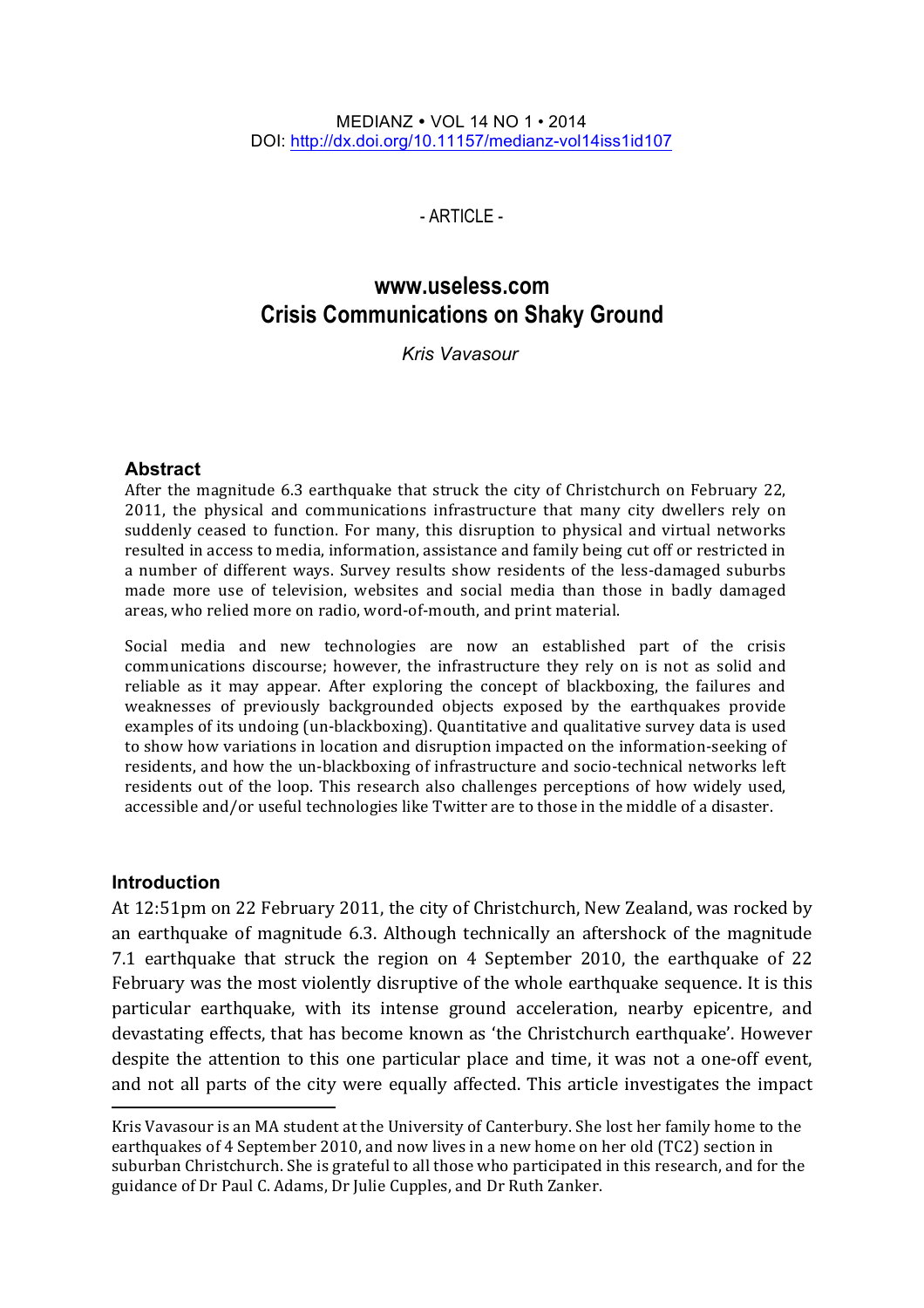that location has on the use and availability of media and technology during disaster by looking at the information-seeking methods of residents in different parts of the city.

The infrastructure involved with media and communications is prone to disruption during a crisis, and this can have a severe impact on the availability of information. Research into the use of social media during disasters details the development and testing of many interesting applications, but there are some who caution against this increasing focus and reliance on technology and the intricate systems that support it. Urban infrastructure has a tendency to become 'blackboxed', a process by which complex, interconnected components and networks come to be perceived as deceptively simple objects, and during a disaster these networks and objects can become spectacularly undone, in a process known as 'un-blackboxing'. By exploring the impact of failure and un-blackboxing on the use and usefulness of various media and communication methods, this research also seeks to understand how the Internet and social media perform within the overall media ecology during disaster.

# **Background**

#### **Media and disaster**

In the aftermath of a crisis or disaster, the media in its many forms serves as a crucial conduit between those with information and those who seek it. The role of the media varies not only according to the phase of the crisis (Garnett and Kouzmin 2007, 175), but it also depends on the location – of both the disaster and the audience. In countries like Indonesia, Japan, and Nepal, community radio has 'played a big role in disaster management [by delivering] information that is suited to the needs of the community and packaged in their own language' (Chhetri and Narayan 2010, par. 6). In Haiti, the one radio station that was able to continue broadcasting after the 2010 earthquake became a 'lifeline for the Haitian public' (Nelson and Sigal 2011, 11). In 2001, Americans reported using many different types of media at home or at work, often simultaneously, as they tried to keep up with the news of the  $9/11$  terrorist attacks, and TV news channels and news programming continued to rate highly for weeks (Carey 2002, 202-203). 

While broadcast and print media have previously been the main source of detailed information about disasters (Piotrowski and Armstrong 1998), this function is increasingly served by the Internet (Carey 2002), and often by individuals rather than organisations. After the 2004 Boxing Day tsunami, and in the aftermath of Hurricane Katrina in 2005, residents were sharing news on personal weblogs (blogs), helping with rescue efforts, recording damage, and critiquing government response (Macias, Hilyard and Freimuth 2009). Blogs are often used as sources for news items, partly because they can 'disseminate information much faster than large organizations' (Jefferson 2006, 140), but blogs are just one of many online spaces for sharing news and information about disasters. During the Virginia Tech shootings in 2007, concerned friends and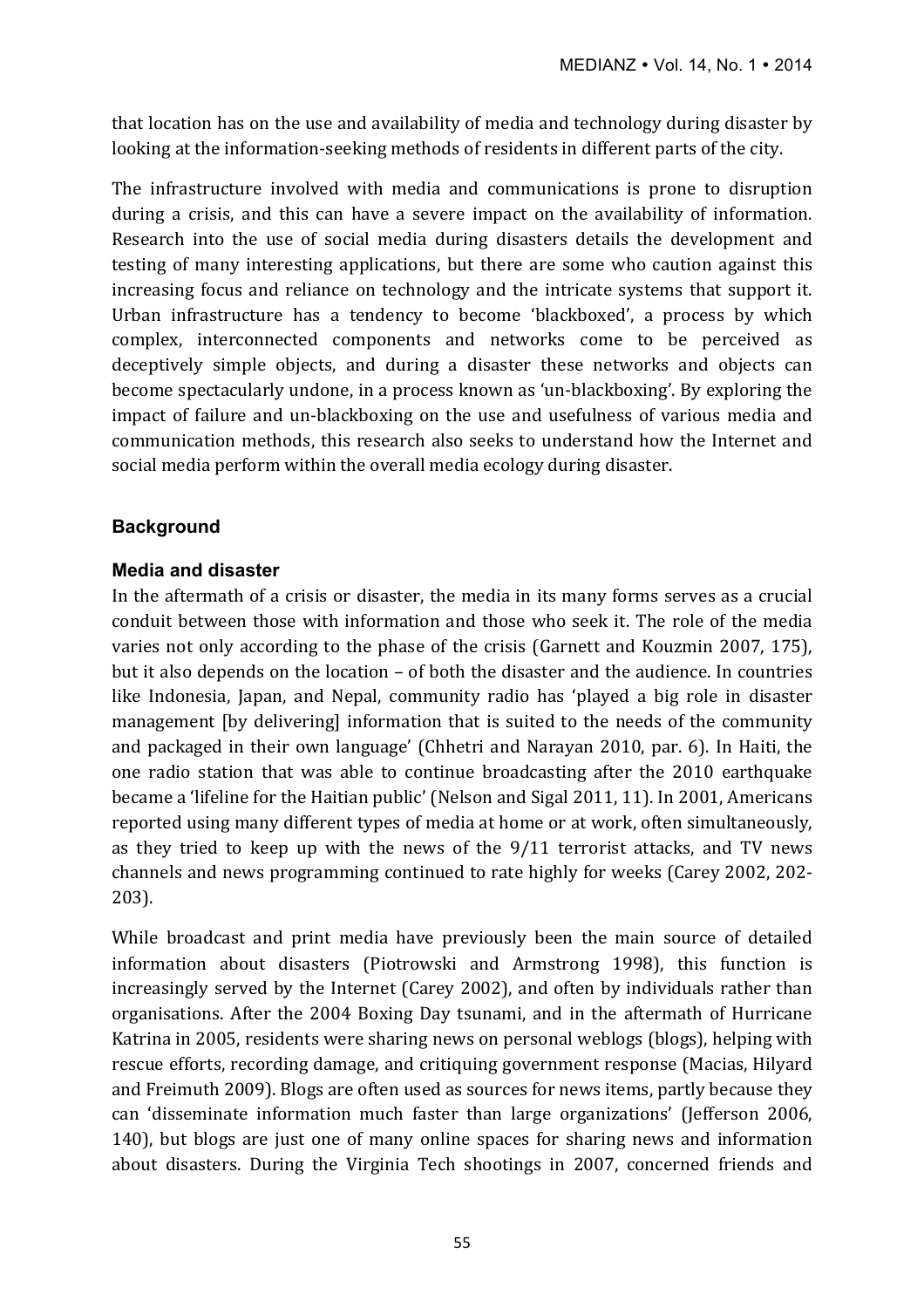family members used social media sites to check on students' wellbeing, and also posted updates to the Virginia Tech Wikipedia page (Palen et al 2009, 471-2).

Social media technologies have become an established part of the crisis communications discourse, and in recent years much attention has focused on an online platform that is limited to just 140 characters per message. Twitter, the popular social media site and micro-blogging service that launched in 2006, now has more than 241 million active users every month with an average of 500 million messages (tweets) being sent every day (MacArthur n.d.; Smith 2014). Tweets that are sent to, from, or about disaster zones have added to the public discussion of disaster as well as providing data for rescuers and researchers. Researchers in Japan have suggested that by monitoring key words used in tweets, Twitter could potentially be used as a real-time event sensor for earthquake activity (Sakaki, Okazaki and Matsuo 2010). There are also many software platforms and applications that utilise crowd-sourced data - like the information contained in tweets - that have been developed and tested in disaster zones.

The Ushahidi platform is an online crisis-mapping program that was originally developed to chart election violence in Kenya in 2007, and was then adapted to aggregate and share emergency data in Haiti after the 2010 earthquake (Nelson and Sigal 2011, 13). Since then, Ushahidi and crowd-sourced data have informed rescue efforts after the earthquakes in Christchurch, New Zealand; after the earthquake and tsunami in Tohuku, Japan; and after Hurricane Sandy in New York (Hansen 2011; Yeomans 2012). Another application making use of crowd-sourced data is Google's Person Finder service. First used in Haiti, Person Finder has also been used to reunite survivors and loved ones after the earthquakes in New Zealand and Japan, after the Boston Marathon bombings, and in the aftermath of Typhoon Haiyan in the Philippines (Gaudin 2013; McCue 2013; Schiller 2011; Walls 2011).

Those interested in the use of social media after the Christchurch earthquakes of 2010-2011 have no shortage of material to choose from. Austrin and Farnsworth describe how 'a flood of material [appeared] on social media, from Twitter to Facebook, and in every other conceivable mediated outlet... each piecing together a shifting portrait of the city like an incomplete tapestry' (2012, 83-4). Volunteer clean-up efforts were coordinated through Facebook, earthquake-related discussion forums were created on TradeMe (an online auction site), and *The New Zealand Herald* newspaper used Storify and Twitter hashtags to create news content for their website (MacManus 2011). In a 3News website update written on 22 February, Murray describes how the New Zealand Twitter trends map was taken over by earthquake-related tweets. He also notes that most of these tweets 'emanated from the more populous North Island, as Cantabrians would have struggled to access the internet from mobile phones' (2011, par. 4). Technology may have enabled instant worldwide discussion about a crisis, but those closest to the event may find themselves unable to participate in these electronic conversations.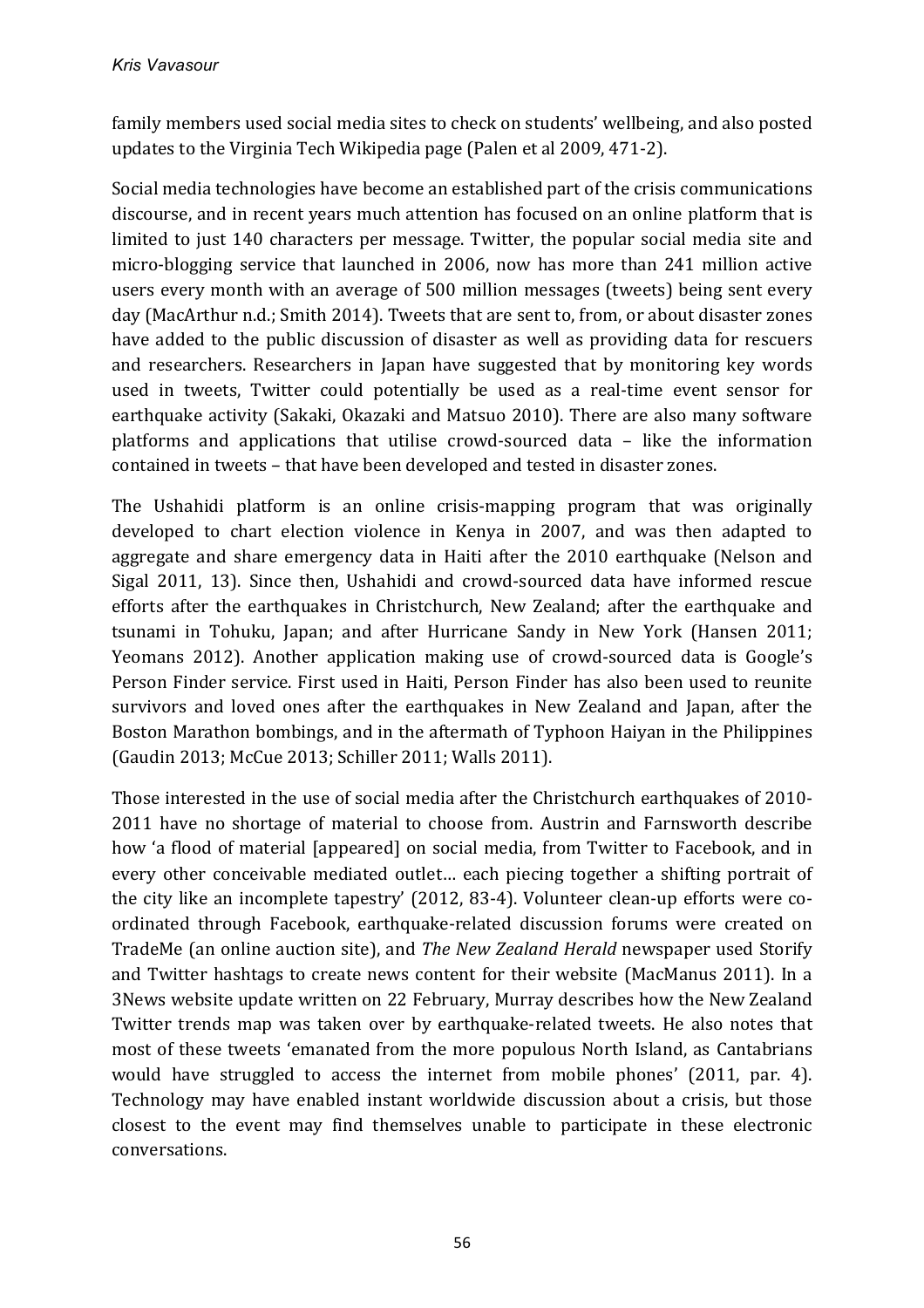For those monitoring Twitter content, the sheer quantity of tweets sent after the February earthquake made finding accurate and up-to-date information a struggle at times. Researchers Bruns and Burgess identified more than 20,000 unique users involved with the #eqnz hashtag on February 22, 2011, and at times, more than 1000 tweets per hour were being sent (2012, 11-12). Writing for *The National Business Review* on 23 February, Walls reports that Twitter had become overloaded several times, and that the #eqnz feed had been throttled, or restricted (2011, par. 1). However, it was not only the quantity of the tweets that was causing problems. As Walls observes, 'not all social media that glistens is gold  $\dots$ . Misinformation has flown at the speed of light as desperate users find random re-tweets or pick up on the unfiltered speculations of those following coverage' (par. 4). Tweets using the #eqnz hashtag ranged from people discovering their destroyed homes or finding loved ones, to businesses promoting sales, websites and scams (Metal 2011, par. 18).

Despite the questionable 'signal-to-noise' ratio of this unmoderated information stream, Bruns and Burgess describe Twitter, and social media in general, as 'key elements in the overall ecology of the media forms used for crisis communication' (2012, 2). They consider Twitter to be an important tool for affected communities to communicate among themselves, and with emergency management. Research into the use of social media by the Christchurch City Council (CCC) during this time, shows that, as well as using Facebook, Twitter, and a WordPress site to push information out to the public, the CCC also utilised media monitors who tracked social media content to assess residents' needs. Requests deemed urgent 'were immediately forwarded to incident commanders for a quick evaluation and response' (Sutton 2012, 3). While this is a commendable action plan, the communication technologies that many urbanites rely on are prone to failure during a disaster, just when they are needed most.

# **Blackboxing**

Information can be crucial to surviving a disaster. However, that information is most valuable when it is both accessible and relevant. Pipes and Knudson note that 'inaccessible information is, of course, useless and, unfortunately, electronic information is quite vulnerable to destruction that renders it inaccessible' (2006, 423). Although crises provide many opportunities for new products to be showcased, Garnett and Kouzmin suggest there is an 'overreliance on technology when other communications media  $\lceil \text{are} \rceil$  useful complements – and probably more appropriate' (2007, 178). They argue that by focusing on the appeal or potential applications of technology, equally important aspects may be ignored – like reliability and accessibility, and the ingenuity sometimes required to work around infrastructure and network failures (182).

It has been said that city dwellers have become 'hostages to electricity', reliant on vast urban infrastructure that is not as stable or invisible as is often assumed (Graham 2012, 18). These networks may appear to be static and permanent but, during a crisis, can reveal themselves to be a work-in-progress that 'requires constant effort to maintain'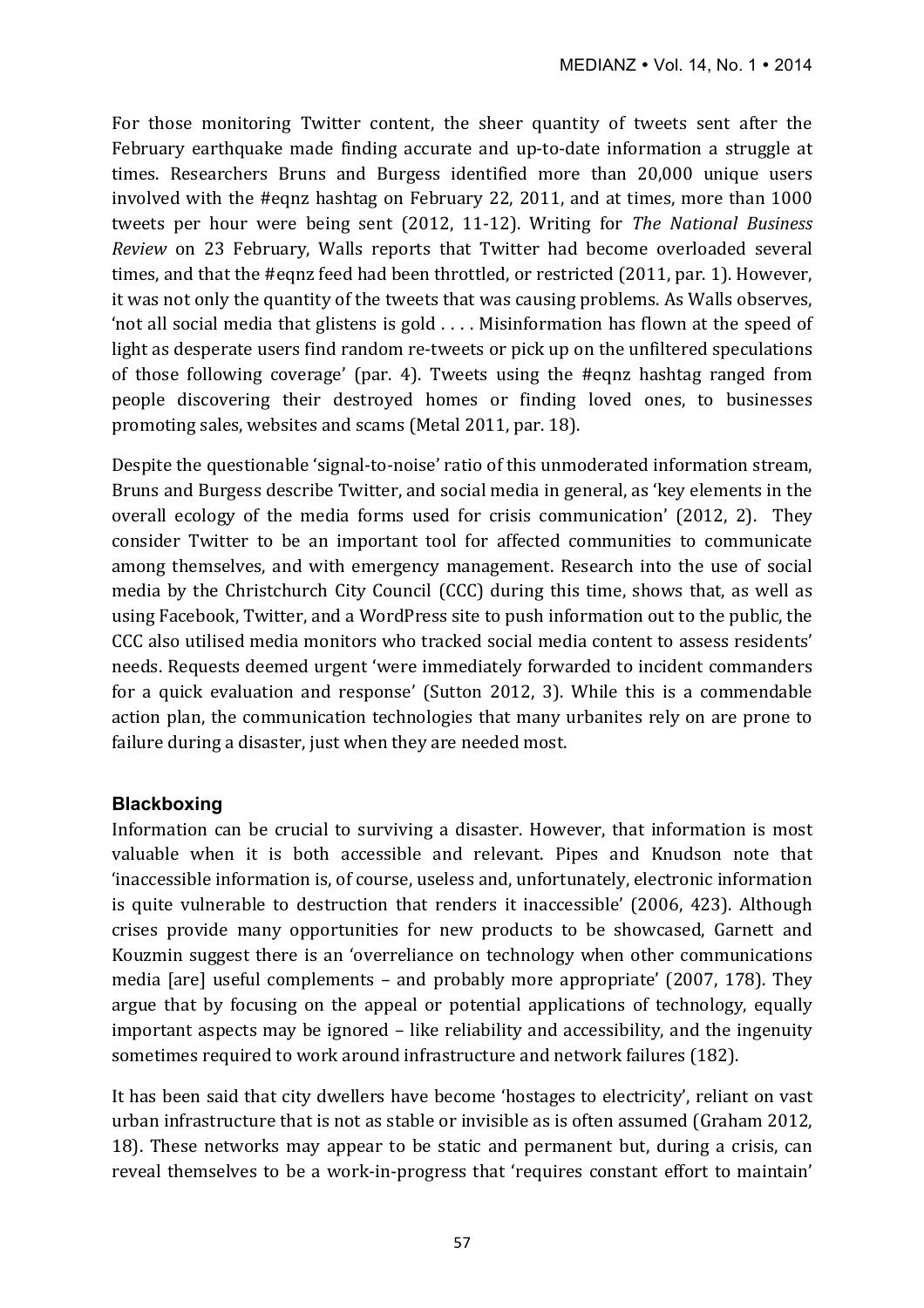(16). According to Graham, infrastructure has become the 'Achilles heel' of urbanized societies, as the background systems and objects that support modern urban life have become hidden or naturalized. This process is known as 'blackboxing', in which a seemingly simple exterior masks a complex network of interactions (Graham 2012; Latour 2005; Law 1992). Everyday items and systems, like communications networks and city infrastructure, are given little attention until such time as they are completely disrupted and made visible once more, revealing their complex networks and precarious nature in a process known as 'un-blackboxing' (Graham 2012, 18).

These concepts are not restricted to physical structures or tangible objects. For many city residents, a significant proportion of daily social interaction takes place in an electronic environment that is just as prone to these processes of blackboxing and unblackboxing as any individual piece of technology. As Austrin and Farnsworth note, when these 'sociotechnical networks' of urban society are violently disrupted by disaster, any breaks in the 'chains of sociotechnical connection [can leave] citizens vulnerable and disconnected' (2012, 80). For those living in a disaster zone, the breaking down (un-blackboxing) of infrastructure, technology, and virtual social connections is often all too evident.

Many of Graham's depictions of un-blackboxing describe the chaos that can be caused by a loss of electricity. However during a large-scale disaster, electricity loss is more likely to be a symptom rather than the cause of the disruption. In the aftermath of a large earthquake, even when the power supply is restored, the sewer pipes, roads, and communication networks could still be non-functional. While the process of unblackboxing may be the same whether electricity loss is caused by a small equipment fault or a major natural disaster, the scope and duration of disruption to city and society is much greater from the latter. It is not only communications networks and infrastructure that can become blackboxed; when viewed from a distance, disasters may also be perceived as a single event or location that masks many complexities and differences.

# **Perspective**

Recognising that the scale, scope, and duration of social disruption are important indicators as to the severity of an event. Fischer has suggested grading emergencies, disasters, and catastrophes on a scale from one to ten (2003, 100). However, even though researchers have repeatedly tried to impose 'neat, clean patterns' onto disasters, the interaction between disaster and society is usually anything but neat and clean (Neal 1997, 256). After the earthquake of 22 February 2011, damage in Christchurch and surrounding areas ranged from the barely noticeable to complete devastation, sometimes within a very short distance. Broadly speaking, the damage was significantly worse in the eastern suburbs of the city  $-$  a situation that led to Christchurch being described as a 'city of two halves' (Consedine 2012; McCrone 2013; McIvor 2011). While there was some validity in describing the earthquake damage in terms of an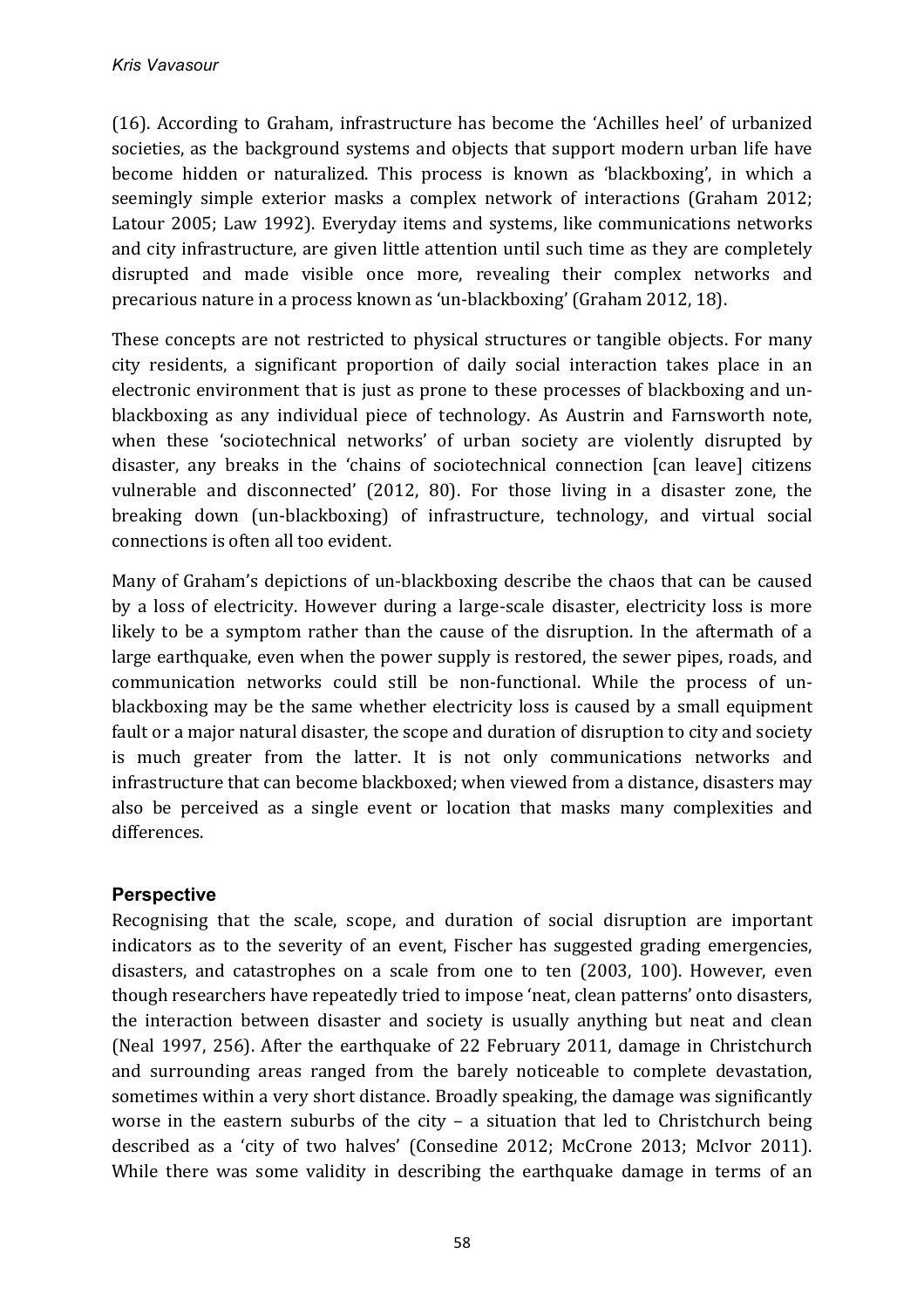East/West split, the damage and disruption often crossed those neat geographic boundaries in messy and uneven ways.

For those experiencing a disaster first-hand, failing communication technologies is just one aspect of what can be an extremely chaotic and unpredictable situation. Loss of power may be easily measurable but it is only part of the equation; those with the most damage and/or experiencing the greatest disruption often have the greatest need for, and the least access to, information and assistance. One eastern suburbs resident posted a plea for help to his blog on March 2, just eight days after the February 22 earthquake. His description of the 'three cities of Christchurch' not only highlighted the variations in living conditions but also struck a chord with local residents and media (see Anderson 2011; Edwards 2011; Hayden 2011; Lew 2011; 'Refugee City' 2011). Ignoring the simplistic East/West divisions and focusing instead on the distress and disruption being experienced, Hyde sought to drag the media's focus from the dramatic and telegenic damage in the central city to the desperate plight of many suburban residents.

In a scathing critique of both the media coverage and the official response to the earthquake, Hyde divided the city into three. The central business district was renamed 'Rescue City': few people lived there but it provided extremely television-friendly tales of 'tragedy, loss, broken iconic buildings, heroism, sacrifice, leadership and gratifying international response' (Hyde 2011, par. 7). 'Shower City' comprised of the (mostly western) parts of the city that had electricity and working sewers, where people could take a hot shower, and where the media and key decision-makers were also based (par. 11). Finally there was 'Refugee City', which was dominated by the eastern suburbs but also had pockets in other areas, in which almost no-one had running water and only half had power (par. 13). Hyde described the new reality of daily life for residents of Refugee City: 

There are no showers... No working toilets, and precious few portaloos... They have no internet either, and usually no phones. And their radio batteries are dead or dying. The papers  $-$  if you can get one  $-$  are rapidly dated, and usually far too general in their coverage. ... It's remarkably hard to call talkback radio - or your local politician  $-$  or emergency services  $-$  when your landline is out and your cellphone battery is dead. Or when it maybe has JUST enough charge to stay on hold for 5 minutes  $-$  but not 20!  $-$  when calling the sole government helpline. (par. 15-17)

This is the disrupted sociotechnical environment in which a large number of Christchurch residents found themselves in the immediate aftermath of the 22 February earthquake. Many were without electricity, safe drinking water, or functioning sewers, and some were in temporary shelter, but all of them wanted detailed and specific information about the chaotic situation they suddenly found themselves in. With no power, no functional phones, and no access to the Internet, many of the city's usually well-connected residents felt completely cut off.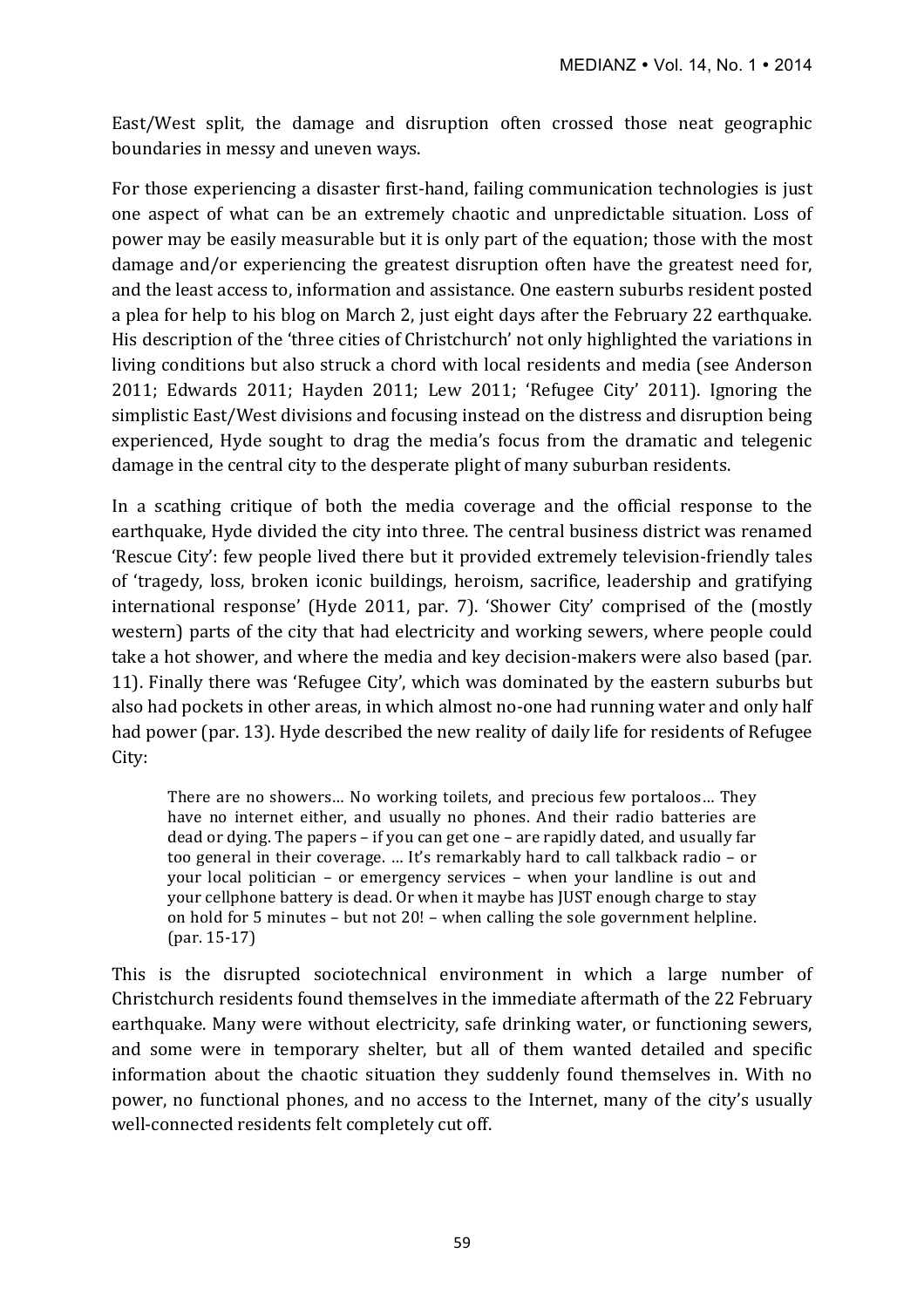Although location may no longer be a barrier when communicating *about* disaster, it can make a big difference to communication *during* disaster. While not disputing that there is value in the use of social media and new technologies during and after disaster, this research aims to provide some context by placing them back within the wider media ecology of a damaged and disrupted city. There are many examples of online information-sharing and collaboration in the aftermath of the Christchurch earthquakes, but rather than concentrating on how the technology works, this research focuses on what happens when technology doesn't work as expected. By looking at the reliability and resilience of different media and communication technologies, the processes of blackboxing and un-blackboxing can be explored. Ultimately, this research seeks to highlight the messy complexity of media use and information-seeking during disaster by documenting and analysing the experiences of Christchurch residents.

# **Methodology**

# **Survey development and participant recruitment**

This survey on media use and communication methods was initially developed by Dr Paul Adams, of the University of Texas, Austin, who visited the University of Canterbury as an Erskine fellow in 2011. The survey project was given to this researcher, who saw the project through to completion, after making a few changes to the questionnaire. The original wording of questions enquiring about media use 'during or after the earthquake' were altered, for the following reasons: firstly, 'during' may be a very short time period; secondly, the upheaval may be so violent that operating equipment of any kind is not feasible; and finally, because it wasn't just a single earthquake  $-$  there were thousands. Questions were rephrased and then grouped according to the following timeframes: on the day of the February earthquake; in the days and weeks following the February earthquake; or the overall period from the first earthquake in September 2010 through to the time of the survey in September-October 2011.

Although the devastating magnitude 6.3 earthquake of 22 February 2011 occurred seven months before this survey was undertaken, the sheer number of aftershocks that continued to rock the city meant 'the earthquake' was still very much a current event. Figures from the Christchurch Quake Map website show that between 22 February and 3 October 2011 (when the survey closed), there were more than 5500 earthquakes in Canterbury, including a violent cluster of aftershocks on 13 June 2011. Although February's deadly earthquake is the one most people refer to as 'the Christchurch earthquake', this was just one of more than 13,000 earthquakes to occur in Canterbury since this seismic sequence began on 4 September 2010.

The survey methodology was also changed, from a paper-based survey to an online one, as this does not require direct contact and can be done at a time and place that suits respondents. The use of an existing online survey platform (Qualtrics.com) enabled the survey to be set up quickly and simply, and the hyperlink was easily shared via email, websites, and social media. In an attempt to counter the selection bias inherent in a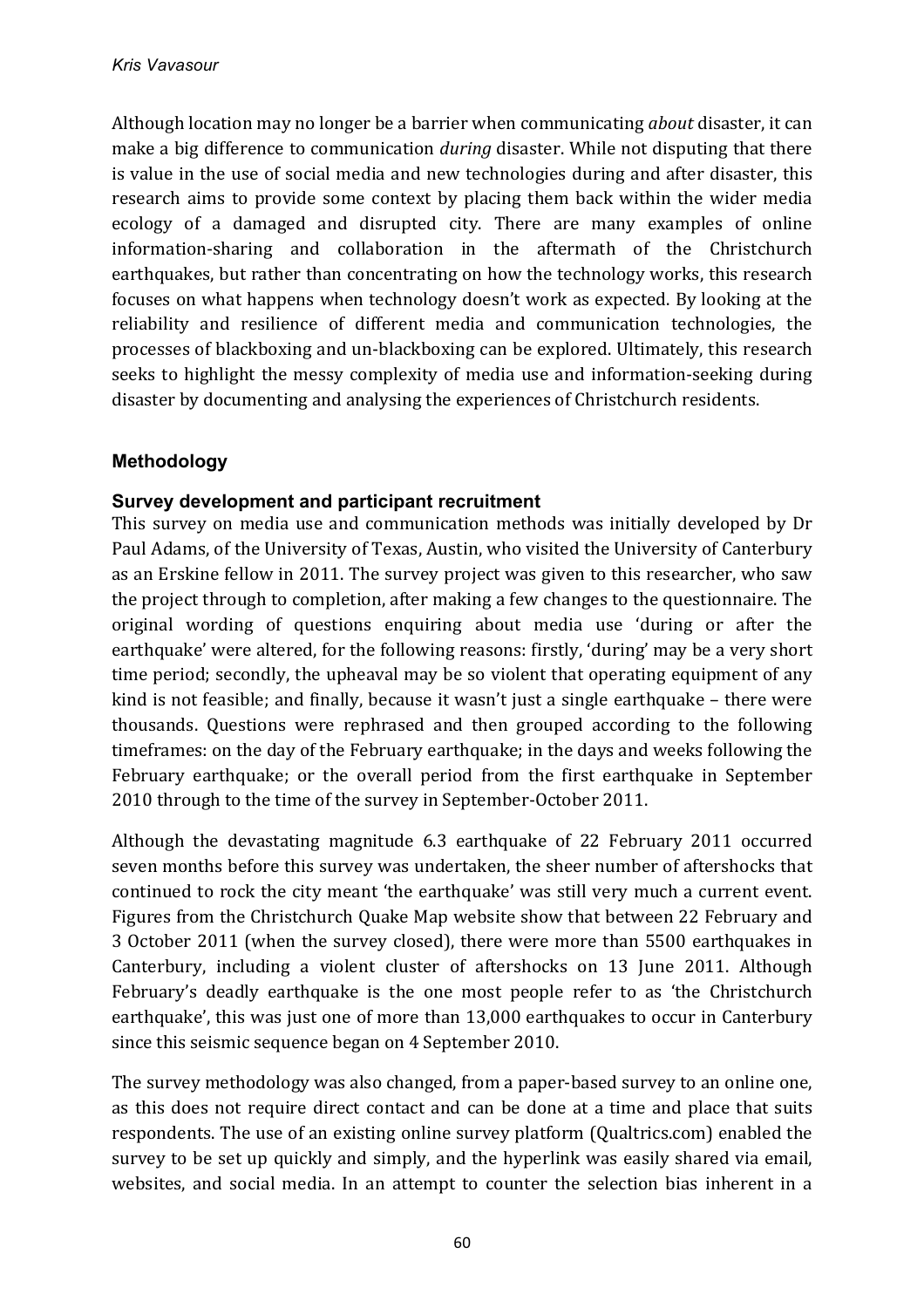convenience sampling method that relies on electronic distribution and personal connections, a number of different geographic, cultural and interest groups were identified and contacted. The survey link was emailed to neighbourhood and community groups, shared on Facebook, posted to local discussion forums and earthquake-related websites, and was tweeted using the #eqnz hashtag. In addition, every piece of communication encouraged the snowball method of recruitment, in which readers/recipients are asked to share the survey link with others who might be interested in taking part.

It is inevitable that some sectors of the community will be under-represented in this type of research – particularly people without access to the Internet, and those with limited English language skills. However, statistics show 80 per cent of New Zealand households do have some kind of Internet connection (Statistics NZ 'Household Use' n.d., par. 1), and those who do not regularly interact with the online world are less likely to notice its absence in a time of crisis. Investigating the issues that speakers of other languages face during a crisis in an English-speaking country would benefit from a different approach, like interviews or questionnaires in their own language. Although these groups were not the focus of this survey, it is worth noting their absence from the data. There have been studies on the effects that various differences have had on communication and media use during disaster; however, they tend to focus on preexisting differences, like language (Enander and Wallenius 1999; Falkheimer and Heide 2006; Olofsson 2007), gender and social class (Fordham 1999; Chhetri and Narayan 2010), and race (Spence, Lachlan and Griffin 2007), rather than on differences created by the effects of the disaster itself.

During the response collection timeframe (September 6 to October 3, 2011), 447 surveys were started, with 349 respondents answering all questions in section one  $- a$ completion rate of 78 per cent. The overall response rate of the survey is unknown as it cannot be determined how many people saw the survey link or invitation. Respondents who completed the main survey questions (section one) were given the choice of either exiting the survey at that point, or continuing to a further eight open-entry questions about communication issues. Almost 60 per cent of respondents went on to answer one or more questions in section two.

# **Respondents**

The skewed nature of the respondents' demographic details is the clearest indication that this sample is not statistically representative of the wider city population. Although the main recruitment aim of ensuring a good geographic spread was met, the age and gender of respondents is less well-balanced. The majority of survey respondents are female (73%), which differs markedly from the more even distribution of males and females among the city population, as can be seen in the following table. Statistics for the wider Christchurch population have been taken from the 2006 census, the last to be conducted before the earthquakes (Statistics NZ 'Tables' n.d.).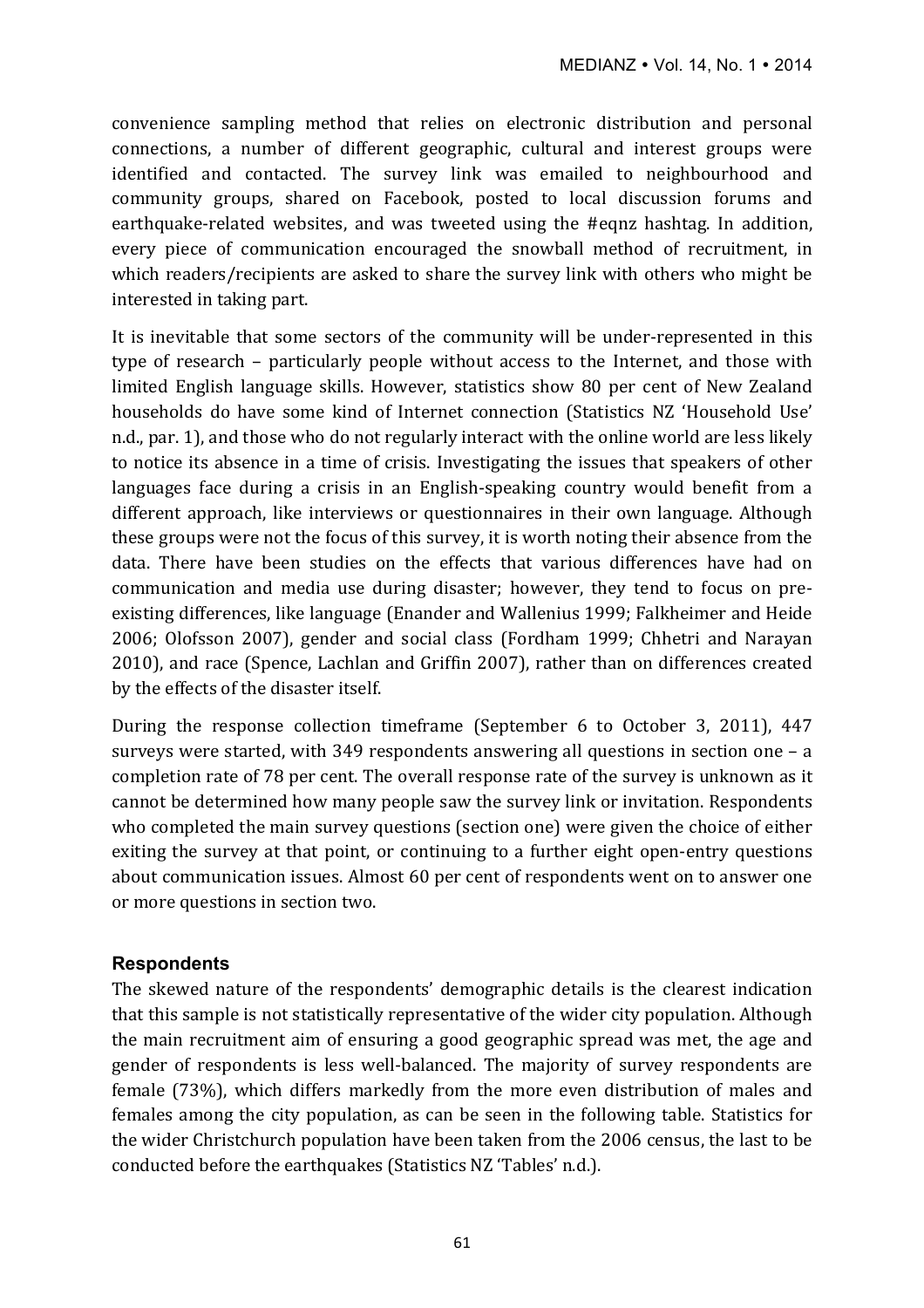| Gender                      | <b>Survey respondents</b> | <b>Christchurch residents</b> |
|-----------------------------|---------------------------|-------------------------------|
| Female                      | 73%                       | 52%                           |
| Male                        | 26%                       | 48%                           |
| Transgender*                |                           |                               |
| *not an option in NZ census | $1\%$                     |                               |

Table 1. Gender of survey respondents and Christchurch population

The following table shows how the age distribution of the survey respondents also differs from the city population. The majority of survey respondents  $(62%)$  were aged between 35 and 59, compared to just 36 per cent in this age range among the wider city population, as highlighted in Table 2. These differences can be attributed in part to human ethics requirements for a minimum age of 18 for research participants, and also the composition of the researcher's professional and social spheres (and their networks in turn), which were the targets of repeated requests to complete or share the survey.

| Age group                         | <b>Survey respondents</b> (age 18+) | <b>Christchurch residents</b> (all ages) |
|-----------------------------------|-------------------------------------|------------------------------------------|
| Under 5                           | $\overline{\phantom{0}}$            | 6%                                       |
| $5-9$                             |                                     | 6%                                       |
| $10 - 14$                         |                                     | 7%                                       |
| 15-19* (survey respondents 18-19) | 3%                                  | 7%                                       |
| 20-24                             | 8%                                  | 8%                                       |
| 25-29                             | 6%                                  | 6%                                       |
| 30-34                             | 7%                                  | 7%                                       |
| 35-39                             | 14%                                 | 8%                                       |
| 40-44                             | 11%                                 | 7%                                       |
| 45-49                             | 12%                                 | 7%                                       |
| 50-54                             | 12%                                 | 6%                                       |
| 55-59                             | 13%                                 | 8%                                       |
| 60-64                             | 8%                                  | 4%                                       |
| 65-69                             | 3%                                  | 4%                                       |
| 70-74                             | 1%                                  | 3%                                       |
| 75-79                             | 1%                                  | 3%                                       |
| $80+$                             | 1%                                  | 4%                                       |

Table 2. Percentage of survey respondents and Christchurch residents in age groups

In terms of the ethnicities represented, there is a closer match between the respondent group and the wider city population, as can be seen in the following table. The difference between the percentages of Europeans is likely to be smaller than it first appears, as the public debate about national identity that flared around census time in 2006 was not in evidence at the time of this survey. Research suggests that the majority of those who identified as 'New Zealander' in the 2006 census were of European descent (Cormack and Robson 2010, 5; Kukutai and Didham 2009, 46), which would make the percentage of Europeans in Christchurch in 2006 a lot closer to the figure of 90 per cent recorded in the 2001 census (Statistics NZ 'Tables' n.d.), and the 93 per cent recorded in this survey.

| <b>Ethnicity</b> | <b>Survey respondents</b> | <b>Christchurch residents</b> |
|------------------|---------------------------|-------------------------------|
| European         | 93%                       | 75%                           |
| Maori            | 7%                        | 8%                            |
| Pacific Island   | 3%                        | 3%                            |
| Asian            | 3%                        | 8%                            |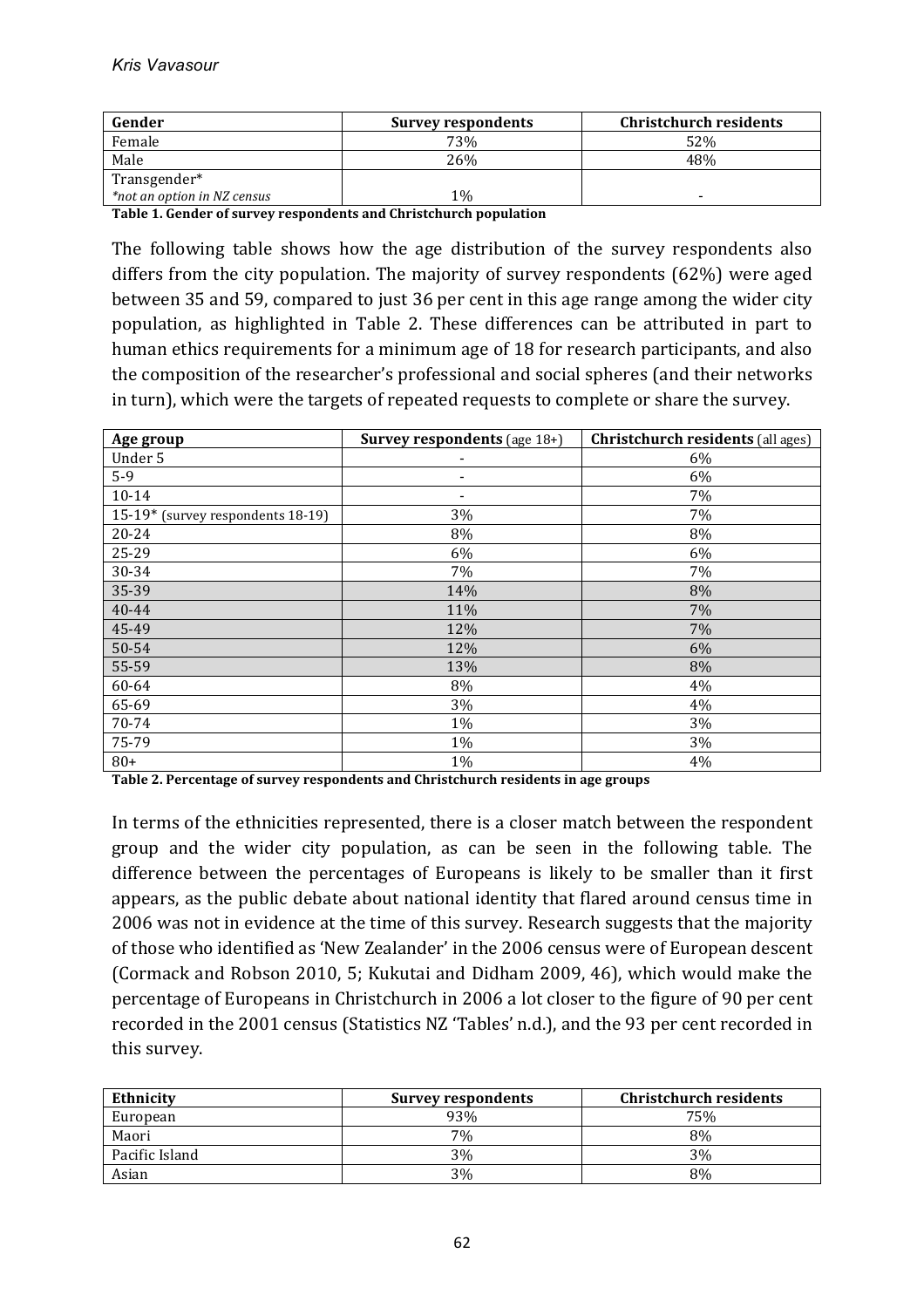| <b>MELAA</b>                              | $1\%$ | 1%  |
|-------------------------------------------|-------|-----|
| (Middle Eastern, Latin American, African) |       |     |
| <b>Other</b>                              | $1\%$ | 13% |

Table 3. Ethnicity of survey respondents and Christchurch population

To enable location-based comparisons, respondents were placed into one of three categories, according to their suburb of residence in February 2011. In recognition that earthquake damage was not contained by simple East/West lines, and that not all eastern suburbs were equally affected, the categorisation of suburban location has been influenced by Hyde's depictions of 'Shower City' and 'Refugee City'. As respondents were not specifically asked about the level of disruption to any services other than electricity, the land zone technical categories assigned by the Canterbury Earthquake Recovery Authority (CERA) have been used as guidance. These technical specifications divided the city's residential Green Zone areas into three sub-categories, based on the land damage already suffered or expected to happen in future earthquakes (CERA 2011, par. 1).

Respondents whose suburbs contained Red Zone land (no longer suitable for occupation) or were mostly zoned TC3 (moderate to significant damage expected in future events) were placed in one group, while those from suburbs consisting mostly of TC1 and TC2 (little to moderate land damage expected in future events) made up another analysis grouping. Those who were not specific enough about their location, were temporarily out of town, or lived in a largely unaffected rural area, were not assigned to either comparative group but their responses have been included in the figures for all respondents.

|                         | Northwest (75)    |                  | Northeast (100)        |
|-------------------------|-------------------|------------------|------------------------|
| $TC1-2(54)$             | Red Zone-TC3 (21) | $TC1-2(12)$      | Red Zone-TC3 (88)      |
| Avonhead (9)            | Fendalton (2)     | Linwood (9)      | Aranui (6)             |
| Bishopdale (7)          | Merivale (2)      | Mairehau (3)     | Avondale (6)           |
| Bryndwr (7)             | St Albans (17)    |                  | Avonside (17)          |
| Burnside (1)            |                   |                  | Bexley (4)             |
| Casebrook (4)           |                   |                  | Burwood (13)           |
| Harewood (2)            |                   |                  | Dallington (8)         |
| Ilam $(6)$              |                   |                  | Edgeware (1)           |
| Northcote (1)           |                   |                  | New Brighton (5)       |
| Northwood (1)           |                   |                  | North New Brighton (7) |
| Papanui (7)             |                   |                  | Parklands (6)          |
| Redwood (3)             |                   |                  | Richmond (10)          |
| Russley (4)             |                   |                  | Shirley (1)            |
| Strowan (2)             |                   |                  | Waimairi Beach (2)     |
|                         |                   |                  | Wainoni (2)            |
|                         | Southwest (54)    | Southeast (61)   |                        |
| TC1-2 $(54)$            | Red Zone-TC3 (0)  | $TC1-2(23)$      | Red Zone-TC3 (38)      |
| Addington (1)           |                   | Beckenham (3)    | Heathcote (1)          |
| Barrington (1)          |                   | Bromley (2)      | Heathcote Valley (2)   |
| Cashmere (5)            |                   | Huntsbury (2)    | Hillsborough (2)       |
| Cracroft <sub>(1)</sub> |                   | Phillipstown (5) | McCormacks Bay (1)     |
| Halswell (10)           |                   | Waltham (4)      | Mt Pleasant (11)       |
| Hei Hei (1)             |                   | Woolston (7)     | Opawa (1)              |
| Hoon Hay (7)            |                   |                  | Redcliffs (1)          |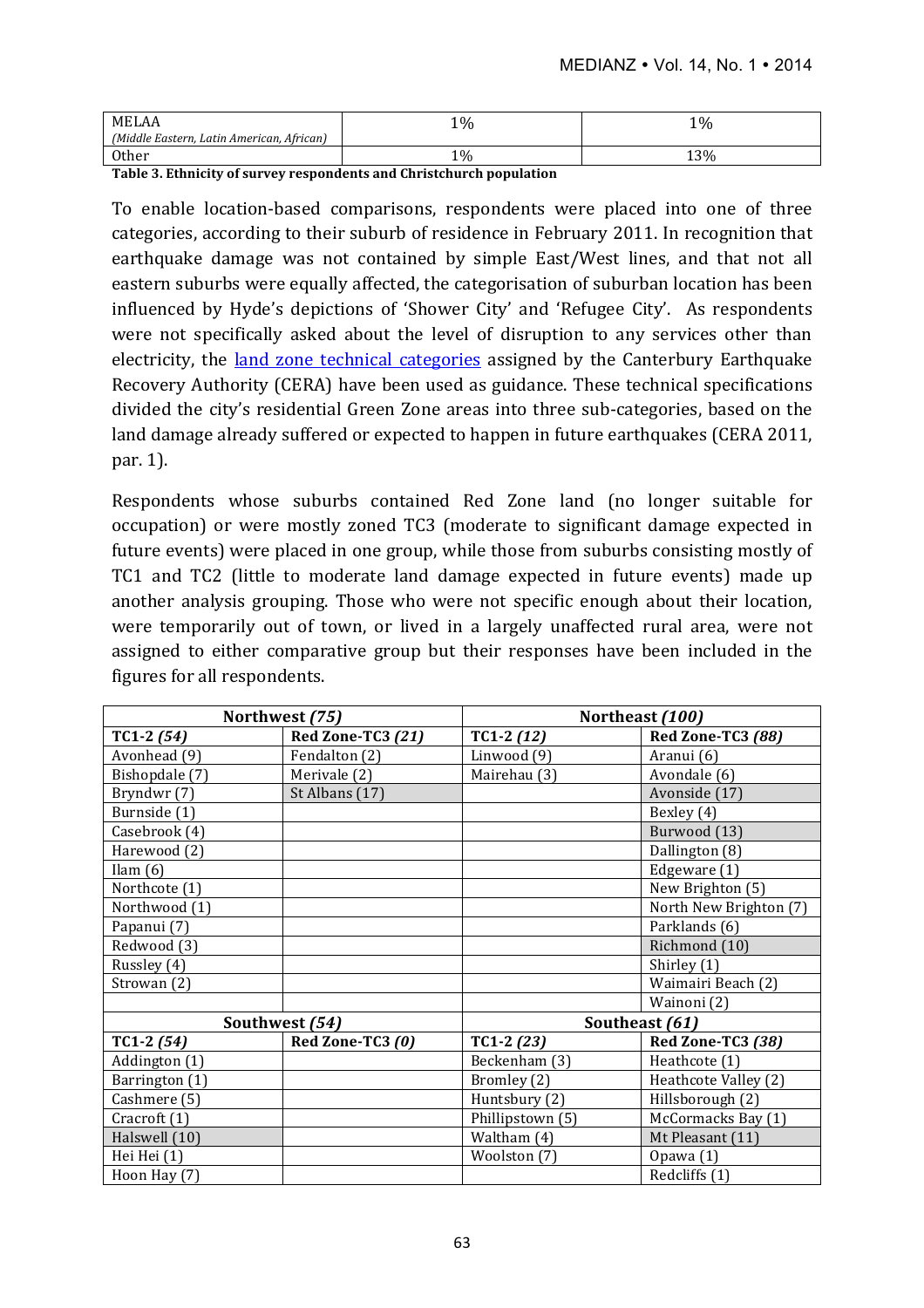| Hoon Hay Valley (1)                                            |                   |                             | South New Brighton (5) |
|----------------------------------------------------------------|-------------------|-----------------------------|------------------------|
| Hornby (2)                                                     |                   |                             | Southshore (1)         |
| Riccarton (6)                                                  |                   |                             | St Andrews Hill (1)    |
| Sockburn (1)                                                   |                   |                             | St Martins (8)         |
| Somerfield (7)                                                 |                   |                             | Sumner (4)             |
| Spreydon (7)                                                   |                   |                             |                        |
| <b>Upper Riccarton (3)</b>                                     |                   |                             |                        |
| Westmorland (1)                                                |                   |                             |                        |
| Central (14)                                                   |                   | Outlying suburbs/towns (12) |                        |
| $TC1-2(3)$                                                     | Red Zone-TC3 (11) | $TC1-2(2)$                  | Red Zone-TC3 (10)      |
| Sydenham (3)                                                   | Avon Loop (1)     | Cass Bay (2)                | Brooklands (3)         |
|                                                                | CBD (10)          |                             | Kaiapoi (4)            |
|                                                                |                   |                             | Lyttelton (2)          |
|                                                                |                   |                             | Pines Beach (1)        |
| Other: locations not subject to CERA land zone categories (19) |                   |                             |                        |
| Governors Bay (1)                                              | Hawarden (1)      | Kirwee (1)                  | Leithfield (1)         |
| Lincoln $(1)$                                                  | Motukarara (2)    | Rangiora (3)                | Sefton (2)             |
| West Eyreton (1)                                               | West Melton (2)   | Woodend (4)                 |                        |
| Other: non-specific location or temporarily out of town (14)   |                   |                             |                        |
| Christchurch (11)                                              | Away $(3)$        |                             |                        |

Table 4. Number of respondents in each suburb, sorted by geographic area and land-zone grouping

Although this categorisation of respondents reflects the relative disruption experienced in different suburbs after the February earthquake, there are limitations in its application. Respondents' location was self-identified, consisting only of the name of a suburb or town, and is unable to be verified. Several suburbs contain both TC2- and TC3-designated land and, although for most suburbs there is a clear majority, there were some suburbs that required a judgement call. For those suburbs with a similar amount of TC2 and TC3 zoning, the classification of surrounding land was also taken into account. For example, some small pockets in the southwest of the city have been designated as TC3 but the majority of residential land in those suburbs is either TC1 or TC2, so there are no south-eastern suburbs included in the Red Zone/TC3 group. However the beachside suburbs of South, Central, and North New Brighton, and Waimairi Beach, have all been included in the Red Zone/TC3 grouping even though they contain a majority of TC2 land. Liquefaction and lateral spreading in nearby Red Zoned land damaged all the bridges that crossed the Avon River and connected the beach suburbs to the rest of the city, cutting off transport routes and damaging the 'lifeline networks' (e.g. power and communications cables) that are carried in pipes beneath the bridges (Palermo et al 2011, 332).

There were more respondents from suburbs assigned to the Red Zone/TC3 group than from those in the TC1-2 group  $(168 \text{ c.f. } 148)$ , and more respondents from the eastern suburbs than those in the west  $(161 \text{ c.f. } 129)$ . Six of the seven suburbs that recorded ten or more survey responses were from Red Zone/TC3 areas (as highlighted in Table 4), with four of those suburbs being on the eastern side of the city. Halswell (10) and St. Albans (17) were the only two western suburbs to record double-digit responses, but both suburbs do contain some TC3-designated land. The two suburbs with the largest number of responses (17) experienced differing levels of disruption as a result of the February earthquake. While Avonside saw the majority of its neighbourhoods red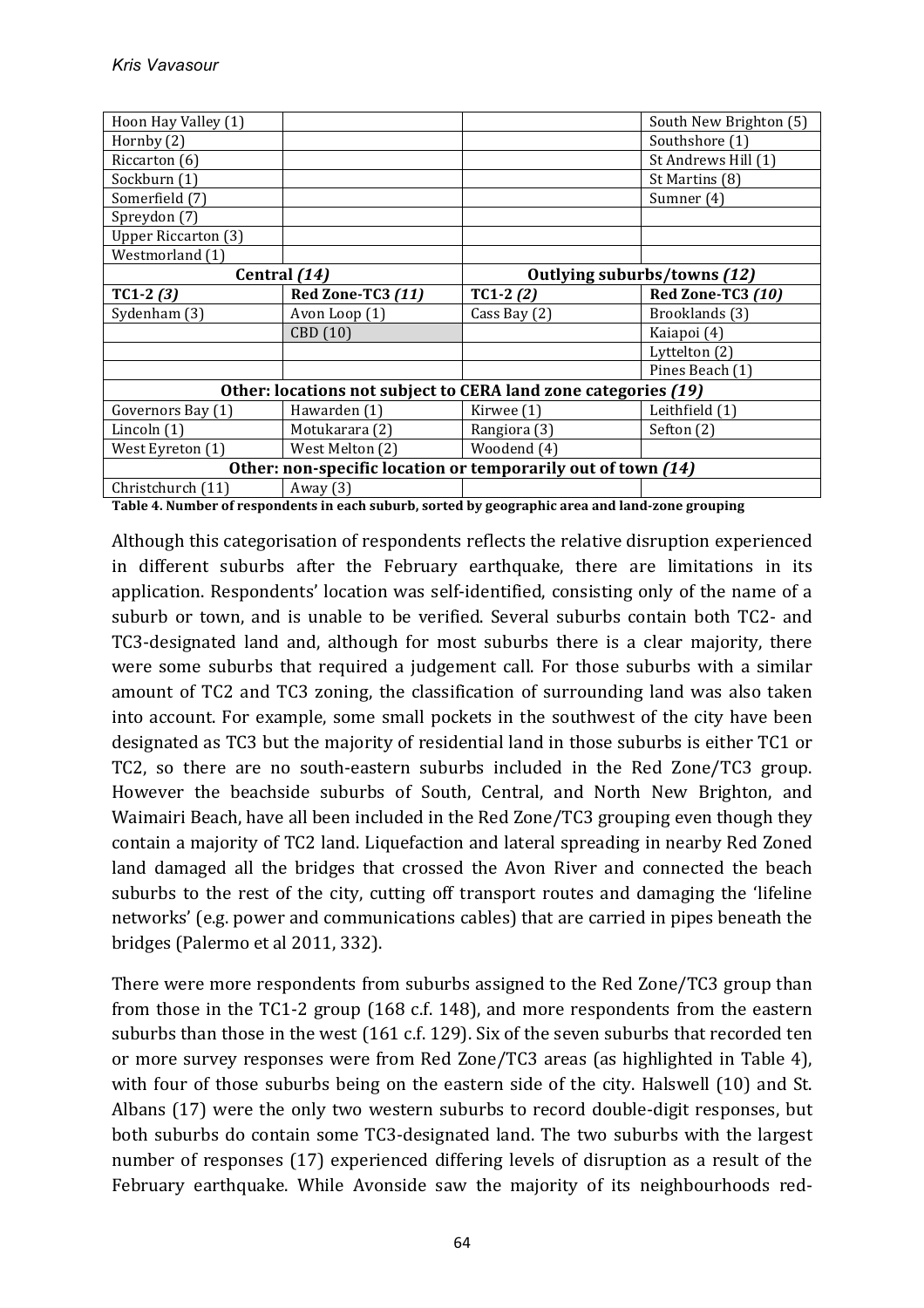zoned, St. Albans contained a relatively even split of TC2- and TC3-designated land, with no Red Zone areas. Both suburbs however, had pro-active residents' associations and/or locally-focused blogs that were targeted with the survey request email.

#### **Results**

Respondents were asked about their general level of disaster preparedness in terms of personal or household ownership of the following items: an emergency kit, batterypowered radio, analogue landline telephone (i.e. not cordless/digital), and a battery- or dynamo-powered cellphone charger. As can be seen in the following graph, access to the first three items was quite high, with ownership levels above  $70$  per cent, but only  $30$ per cent of respondents could charge their mobile phones without access to electricity. There was little difference between the two comparison groups, with ownership of all items being only slightly higher among the Red Zone/TC3 respondents.



**Figure 1.** Ownership of emergency kit and unpowered devices (all respondents vs land zone groupings)

#### **Power loss**

As discussed, the magnitude 7.1 earthquake of 4 September 2010, was the largest of the entire earthquake sequence, but it was the smaller earthquake (M6.3) of 22 February 2011 that was the most disruptive in terms of damage to buildings, infrastructure, and lives. Survey respondents were asked to indicate how long they were without power (if at all) after the three major earthquake events - 4 September 2010, 22 February 2011, and June 13 2011. There were marked differences in the level and length of disruption between the two land zone groups, which can be seen in the following graph.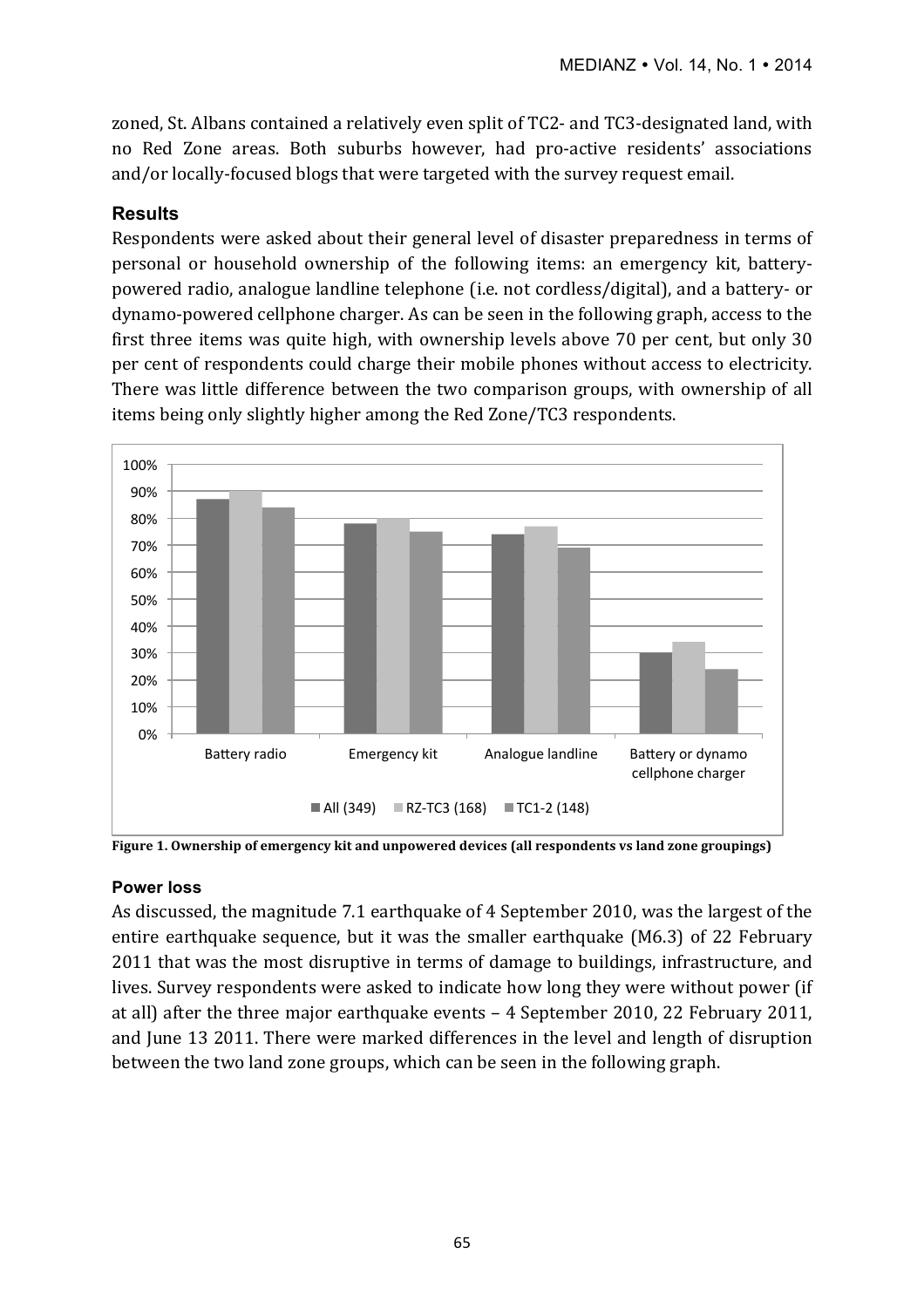

**Figure 2.** Time without residential electricity supply after 3 major earthquake events (all respondents)

Many respondents only experienced a short interruption to their electricity supply after each of these three earthquake events. The majority of respondents who lost power to their home after the very first earthquake in September 2010 reported that it was restored later that same day, and after the June 2011 event, half of all respondents reported no power loss at all. It was a different story in February, when just over a quarter of respondents  $(26%)$  were still without power a week or more after the event. The following graph shows the varying lengths of time spent without residential electricity supply, which for some respondents was longer than eight weeks.



Figure 3. Length of time without residential electricity supply after Feb 2011 earthquake (all respondents vs **land zone groupings)**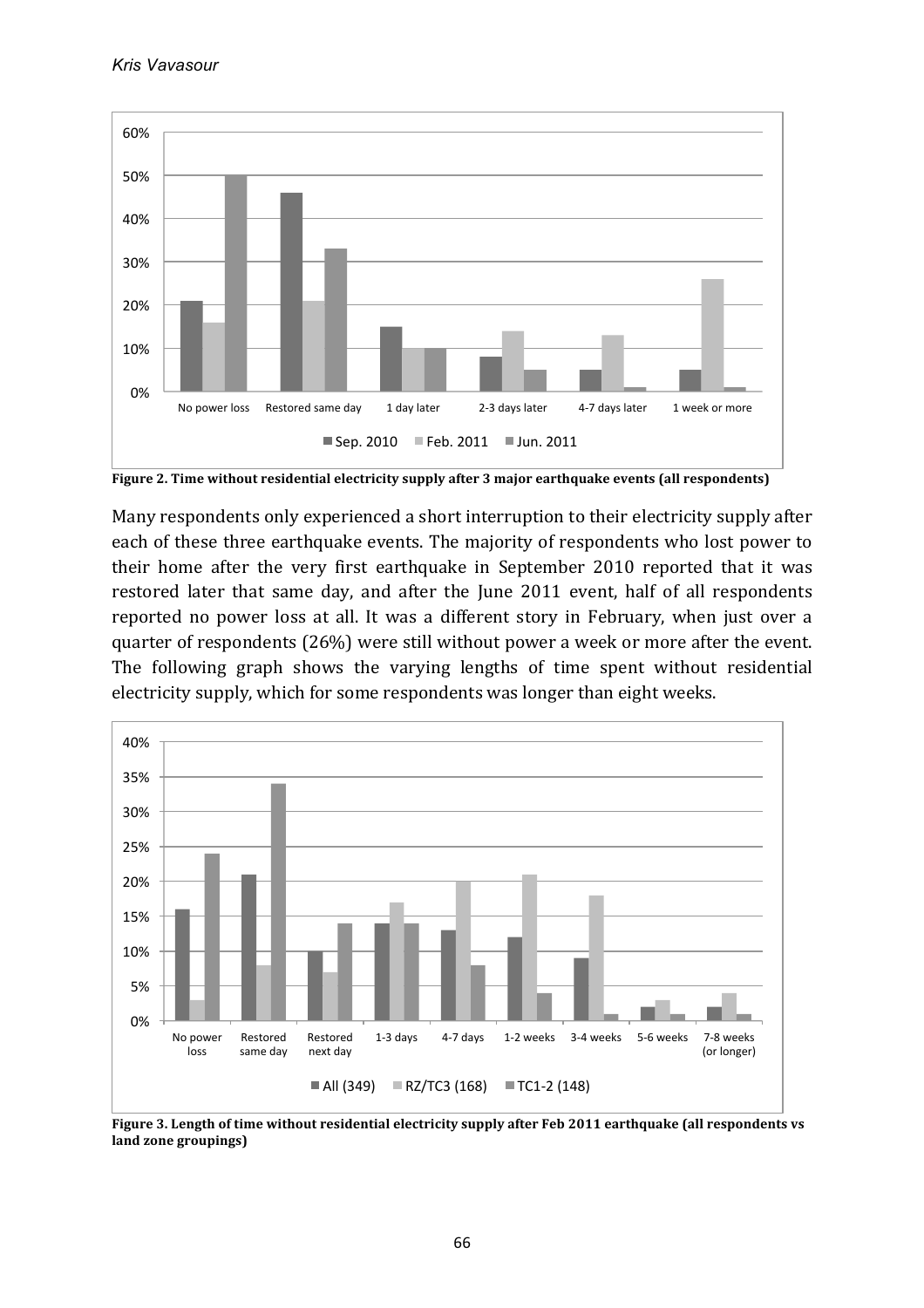The differences between the overall survey figures and the two land zone groupings – the predominantly western TC1-2 group and the predominantly eastern Red Zone/TC3 group – are noticeable. The majority of TC1-2 respondents  $(63%)$  either had no interruption to their residential power supply or had it restored the same day, while almost half the Red Zone/TC3 respondents  $(46%)$  were without power for over a week. The loss of electricity supply can have a substantial impact on the availability of media and communications technology and, although 47 per cent of all respondents had electricity at home by February 23, this was true for only 18 per cent of the Red Zone/TC3 group compared with 72 per cent of the TC1-2 group.

#### **Use of media and communications technology**

Respondents were asked to indicate which media or methods of communication either failed to work, or were unreliable or intermittent, on 22 February 2011. Mobile phones were problematic for many residents irrespective of location; however, there were items that caused difficulties for more residents in the Red Zone/TC3 group, most notably television, websites, and email, as can be seen in Figure 4.



Figure 4. Unreliable/intermittent communication technologies, 22 Feb 2011 (all respondents vs land zone **groupings)**

The land zone groupings are based on residential location and many respondents mentioned they were at work in the central city or other suburbs when the earthquake struck, so location may not be the most stable variable in this case. However, there are still notable differences in the results from the two residential land zone groups for questions about this day, in terms of functionality and usefulness of different media, methods and devices.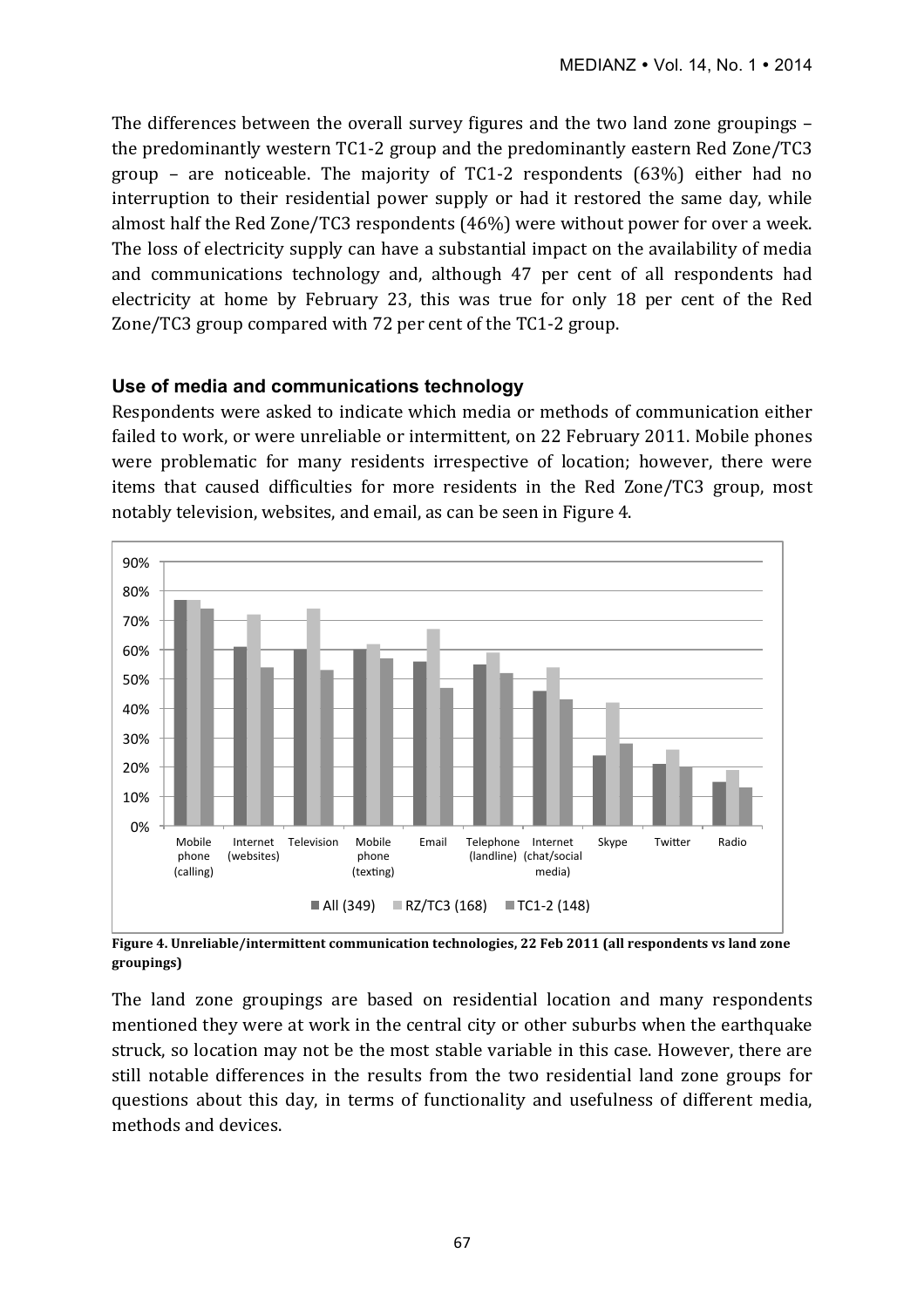After identifying items that didn't work as well as expected, respondents were also asked to indicate which media or methods of communication were helpful or very helpful on 22 February 2011. As shown in the following graph, radio, word of mouth, and text messages sent by mobile phones were considered by many to be helpful. Significantly more respondents from the  $TC1-2$  group rated television as being helpful that day compared to those in the Red Zone/TC3 group  $(42\% \text{ c.f. } 16\%)$ .



Figure 5. Helpful communication technologies, 22 Feb 2011 (all respondents vs land zone groupings)

Email, websites, and chat/social media sites were all considered helpful by approximately twice as many people in the TC1-2 group as in the Red Zone/TC3 group. Twitter was considered helpful or very helpful by only seven per cent of respondents overall, and by twice as many TC1-2 respondents as those in the Red Zone/TC3 suburbs.

Respondents were then asked to consider the days and weeks following the February earthquake and select the three most helpful media types or communication methods for different subject areas. The categories were: casualties and building damage; infrastructure (e.g. road damage/closures and sanitation issues); local services (e.g. public transport and rubbish collection); and keeping in touch with friends and family. For the first three categories, the same communication technologies were consistently rated among the top five, as can be seen in Figures 6-8.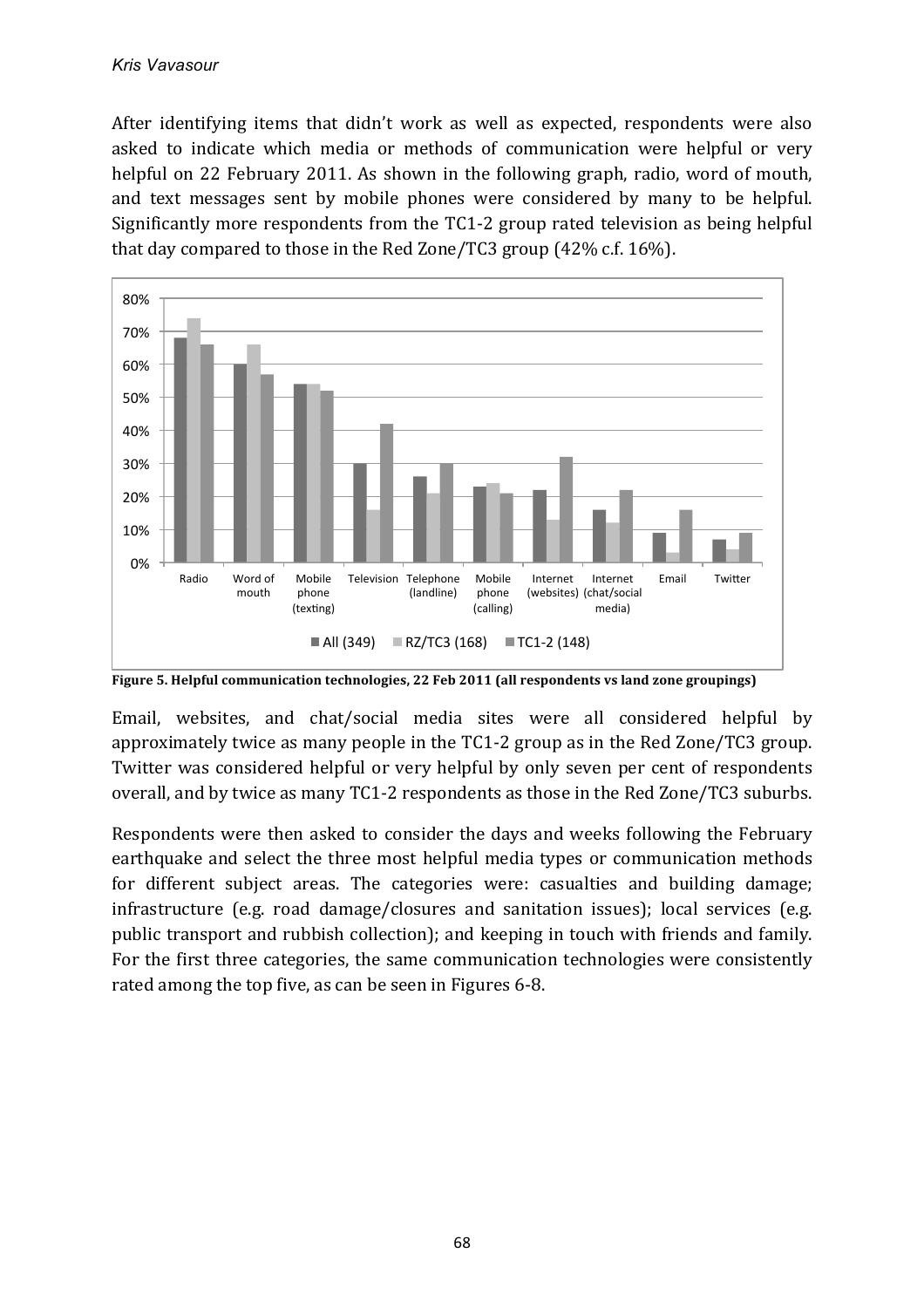

Figure 6. Most helpful communication technologies for information on casualties and building damage, post-Feb 22 (all respondents vs land zone groupings)

For information about casualties and building damage, radio and television were rated helpful by a majority of respondents overall. Radio was the most popular medium among the Red Zone/TC3 residents  $(67%)$  while television was most popular among TC1-2 residents (70%). Respondents in the Red Zone/TC3 group were more likely to be facing disruptions to electricity supply, which could explain why word-of-mouth was rated as a more helpful information source than internet websites for that group  $-$  a situation and result that were reversed in the TC1-2 group.

Damage to roads and sewage pipes were issues for many after the February earthquake, although, as with the disruption to electricity supply, not all respondents and suburbs were equally affected. The following graph shows which media and communication methods were rated most helpful for information about road damage or closure, and sanitation issues such as safe drinking water and toilet use.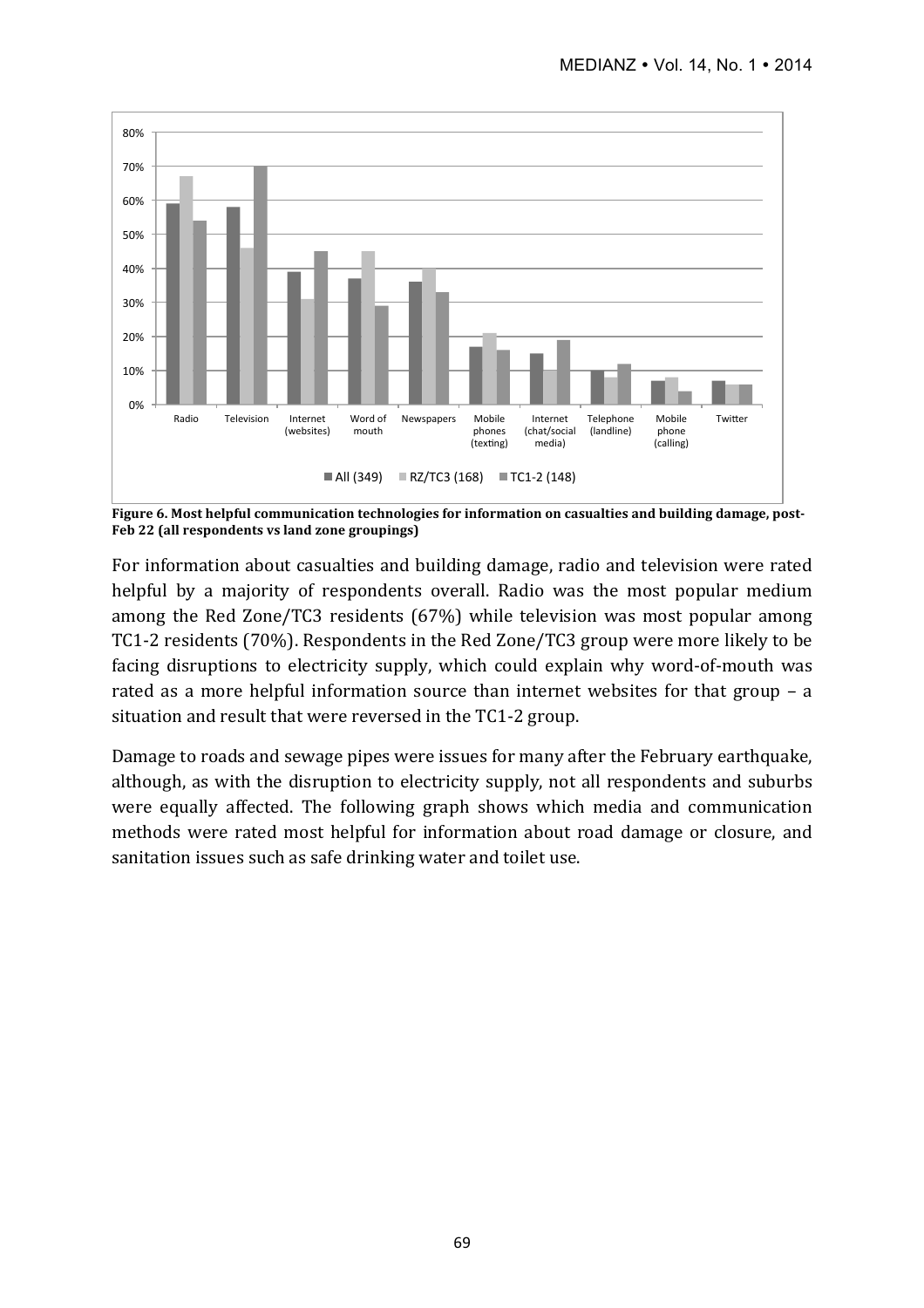

Figure 7. Most helpful communication technologies for information on road damage and water/sewage, post-Feb 22 (all respondents vs land zone groupings)

As with the previous subject category, radio was rated as the most helpful overall, and again, by a higher percentage of Red Zone/TC3 respondents  $(68%)$  than those in TC1-2 suburbs (55%). Television was not considered as helpful for this type of specific, localised information, trailing behind radio, websites, newspapers and word-of-mouth. Respondents from the TC1-2 group were more likely to rate websites or television as a helpful information source than word-of-mouth, although for Red Zone/TC3 respondents, word-of-mouth was ranked second, ahead of technology-dependent items like websites and television.

Local government services like rubbish collection and public transport may not provide dramatic visuals for television news items but their operation is vital for a functioning city. Finding out when rubbish and recycling services would be resumed, and when or where the buses would be running, were important concerns for many residents.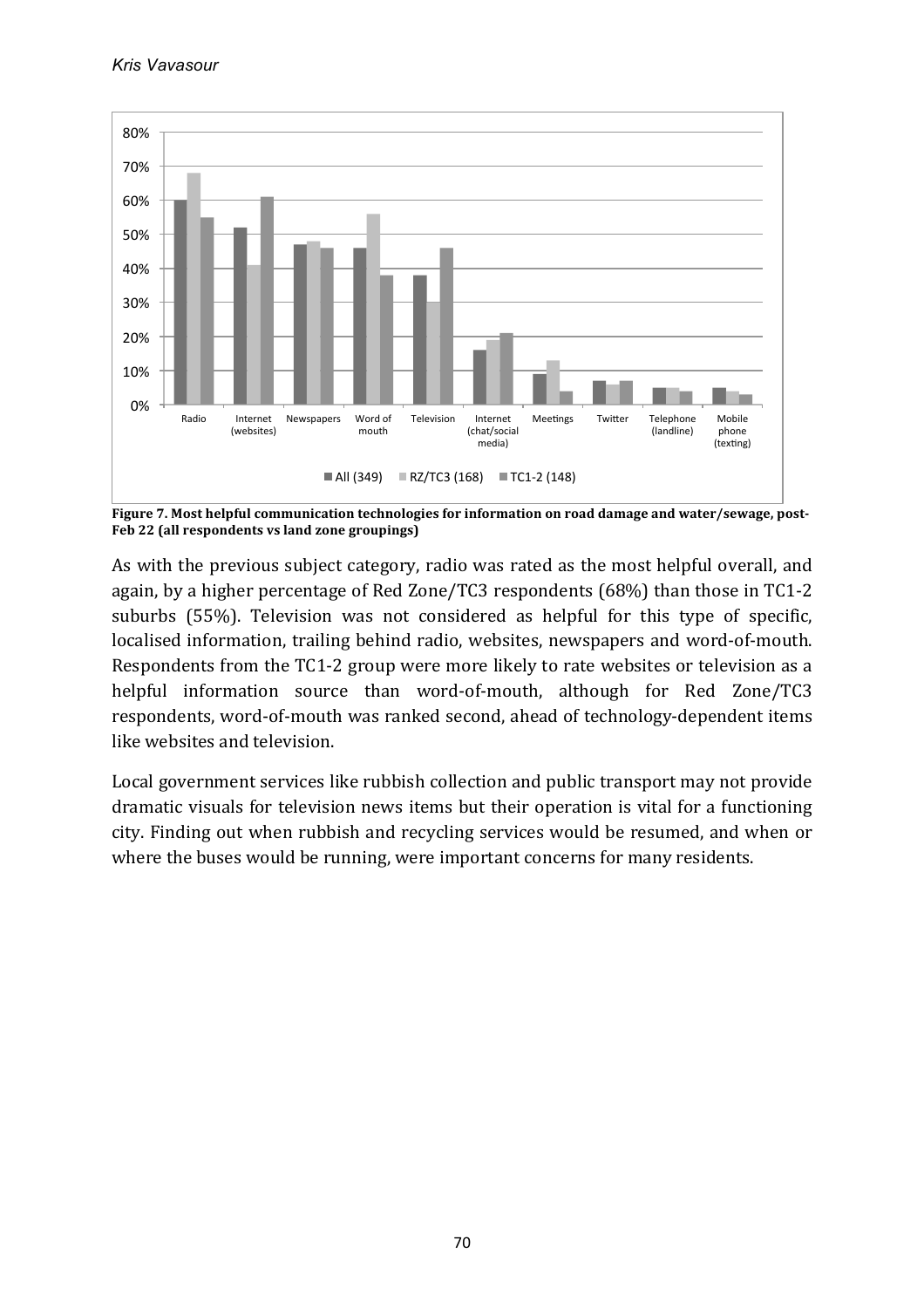

Figure 8. Most helpful communications technologies for information on local government services e.g. rubbish collection and public transport, post-Feb 22 (all respondents vs land zone groupings)

As can be seen in Figure 8, local newspapers were considered to be the most helpful overall for finding information on these local government services, with little variation according to location. For TC1-2 respondents it was websites that rated highest (65%), whereas for the Red Zone/TC3 respondents, word of mouth  $(59%)$  and radio  $(55%)$ were rated almost as highly as newspapers (60%). Television ranked a distant fifth for all respondents, with fewer than 30 per cent rating it as one of the most helpful sources of information in this area.

Over these three subject areas, television was considered useful by many for general, city-wide information about casualties and building damage, but not as useful for more specific, localised information about roads, sanitation, and local services. Respondents in the Red Zone/TC3 group considered radio and word of mouth to be more helpful than those in the TC1-2 group, for whom television and websites featured strongly. Media and communication methods that are not dependent on electricity or internet access (e.g. radio, newspapers, and word of mouth) were the preferred, or perhaps the most functional, methods in the more disrupted suburbs.

The infrastructure disruption experienced in different locations is also reflected in the use of social media as an information source, which generally rated higher among  $TC1-2$ respondents. The usage and perceived helpfulness of Twitter in particular was very low among the respondents, with a maximum of six per cent selecting it as a helpful information source in these areas, with little variance according to location.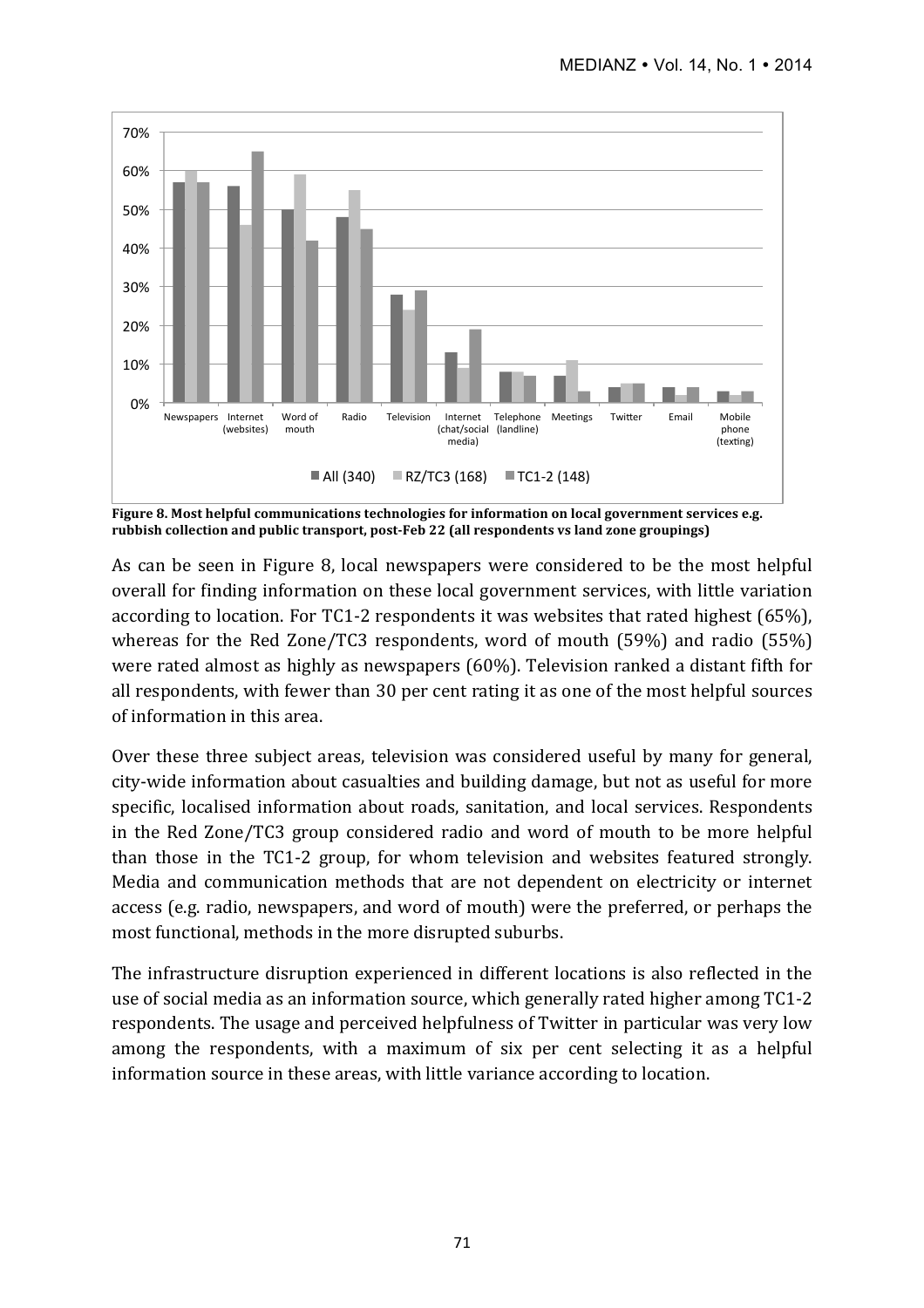

Figure 9. Most helpful communication technologies for keeping in touch with family and friends, post-Feb 22 **(all respondents vs land zone groupings)**

When it came to keeping in touch with friends and family after the February earthquake, a different set of methods were considered helpful by respondents, as shown in Figure 9. For this more direct type of enquiry, there is less variation between the two land zone groupings, with only a slightly higher preference for internet-based communication methods in the TC1-2 group. While telephones were the preferred tools for most, it was the texting function of mobile phones that was rated helpful by almost 80 per cent of respondents. Making calls on landline telephones was considered helpful by a majority of respondents (64%); however, calls made on mobile phones were rated much lower, at a similar level to social media and email. This may be a result of the difficulties encountered with the mobile phone networks, but could also reflect attempts to limit spending or conserve battery power (or both) by texting rather than calling on mobile phones.

The results presented so far show there were notable differences in the use and/or availability of media and technology when comparing the two land zone groups; however, these figures only provide part of the picture. The numerical representation of quantifiable survey data may show *how many* were affected but not *how* they were affected; it can identify malfunctioning devices and networks but not how they were rerouted or bypassed by resourceful individuals; nor can it show how the uneven disruption to infrastructure and technology resulted in the inequitable delivery of information and assistance. To gain an insight into how the information-seeking ability of residents was compromised by earthquake-related damage and the subsequent unblackboxing of technology and infrastructure, we now turn to the qualitative part of the survey. Responses to the open-entry questions about ongoing or complex issues, like media coverage, the delivery of health and safety information, and neighbourhood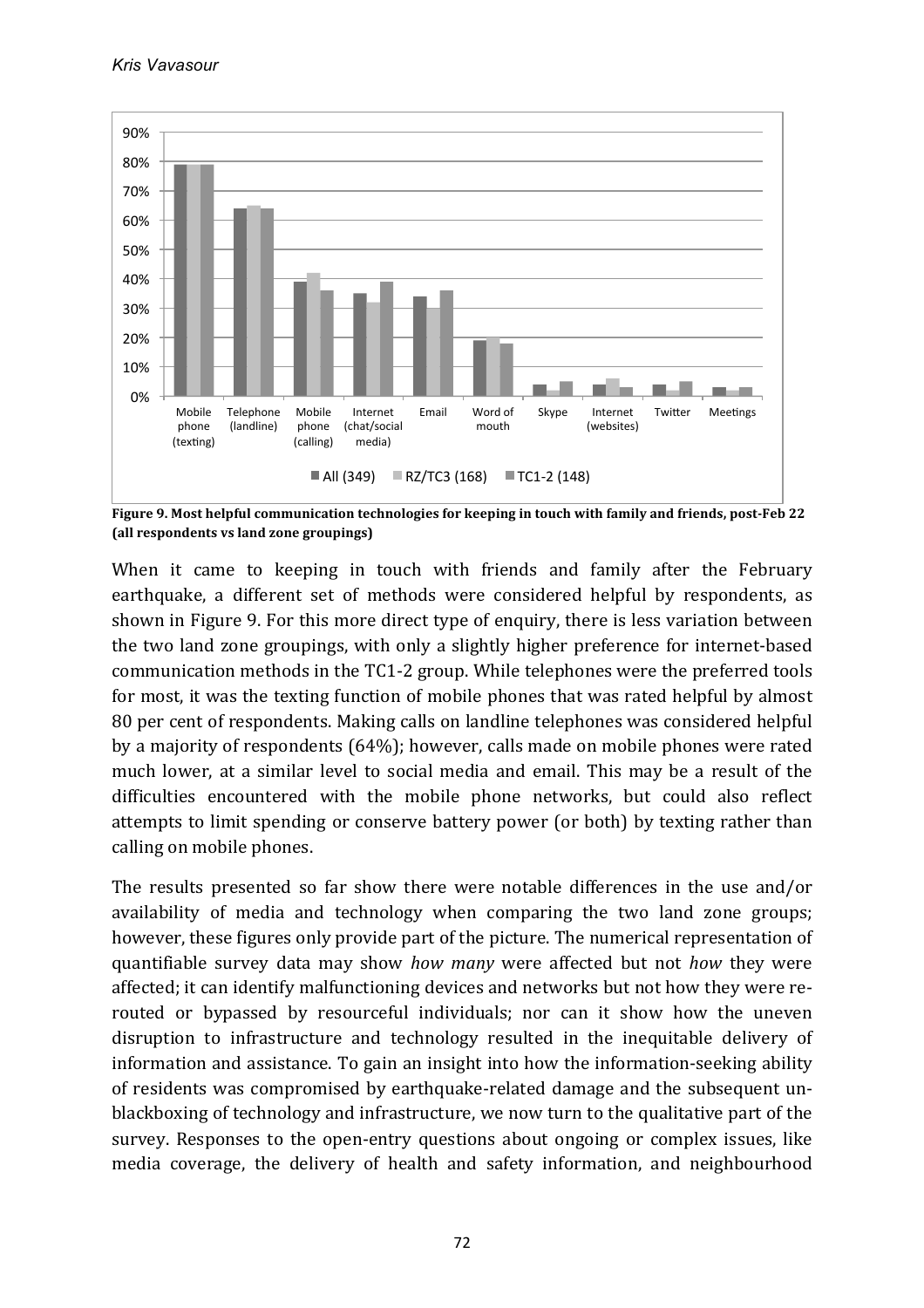communications, provide rich descriptions of the impact caused by this multi-faceted and unevenly disruptive event.

#### **Un-blackboxing**

It is easy enough to point out examples of technological and infrastructural unblackboxing that occurred after the earthquake of 22 February, 2011. Items such as televisions and desktop computers do not function without electricity, and batteries in portable devices and cellphone towers will eventually go flat without intervention. The violent movement of the earthquakes laid bare the complex array of components and networks required to keep these objects functioning normally. However it goes beyond a simple lack of function as, even when using other media or restricting battery use, the effects of the disruption may not be taken into account by the media or agencies disseminating information, as these comments show:

*Radio stations [were useful], however they suggested looking at websites for* [water] delivery times and we didn't have power so this was frustrating.

*Constant advice on radio to download forms and information was USELESS* and downright cruel. We had no power for weeks, no telecommunications.

*Internet and texting are great for getting information out but useless when infrastructure and telecommunications aren't functioning. E.g. the 5,000 tweets sent by Civil Defence were no use to me on my rapidly dying cellphone.*

On 22 February, as thousands of people tried to call or text at the same time, the existence and limitations of the infrastructure supporting the cellular phone network became apparent through failure and congestion. Many respondents reported having issues with cellphone communications however some found ways to work around the disruption and successfully made contact with loved ones:

*Although my daughter who lives in Sumner was receiving our texts & voice messages* she was unable to respond to us. My husband's cousin called us *from San Francisco. We told her we were worried about our daughter. She's a doctor & she called the NZ Police on the international [doctors] communication line. The Police called me at 11pm on 22/2 for details and* again at 6am next morning to tell me that our daughter & family were OK.

*I* found that on February 22nd my best means of communication was to talk with my daughter who lives in Melbourne on my cell phone. She then rang other family members to check on them and rang me back to let me know *how they were. Texting was erratic.* 

But there were other, unexpected ways in which previously blackboxed infrastructure or networks became exposed to the public gaze. That the majority of New Zealand's free-to-air broadcasting networks are presented to a national audience is not normally of concern to most people, until one regional market suddenly has very different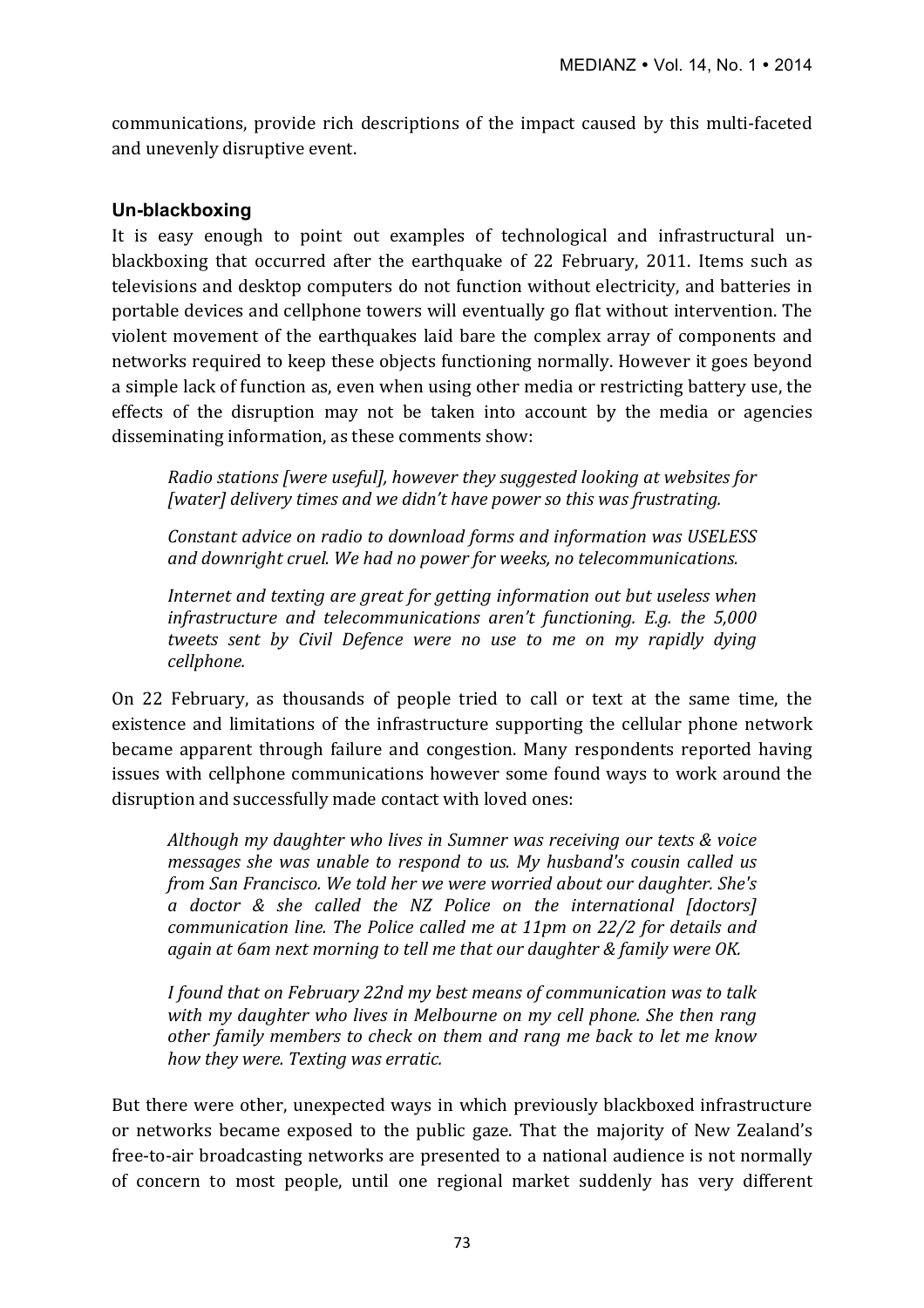information needs to the rest of the nation. Respondents described a perceived mismatch between the desire of radio and television networks to retain and entertain the national audience, and the detailed and specific information needed by Christchurch residents:

The channels tried to maximise the visual impact for a predominantly external audience while those 'inside' the situation needed to know details does anyone know the state of affairs in our street/suburb/area, what roads *are safe, where is the petrol and water...* 

*With* everything being national now it highlights the problems there are with the stations, both radio and TV trying to keep up ratings and make the *news sensation[al]* to all... making it very difficult if you are actually *isolated in the middle of the situation to find out any information you actually need.*

Newspapers were considered by many respondents to be a good source of information about local conditions and services, and the traditional print version is not dependent on electricity for consumption. However the damage caused by the earthquake exposed the frailties and interdependence of the distribution and e-commerce networks that are an essential part of the newspaper purchasing process, as this respondent explains:

*[It was] hard to even buy a newspaper... supermarkets and garages closed, local dairy* [was accepting] cash only as no eft-pos, no electricity.

It is true that most of the disruption to homes, electricity supply and suburban retail services was in the eastern suburbs. Many respondents felt the reality of their individual situation differed from the broad brush strokes being painted by the media and were critical of the amount and type of media coverage given to 'the East', albeit for quite different reasons:

*I* think there has been too much focus on the 'eastern suburbs' i.e. Bexley, *Aranui etc. While they have definitely endured a lot I think it is unfair to portray* [Christchurch] as a city of two halves. I know a lot of people in *Fendalton, Merivale etc who have had serious ongoing damage to their properties, many grand old character homes have been demolished in that part of town…*

The media portrayed the East as almost the only area hit, and also, that it was all lower socio-economic households... there were many expensive 'flash' houses in the East as well which are now red zoned.

*Perhaps* [seeing] the same scene of destruction each night on the news gave *[tourists]* the sense that all of Christchurch was destroyed. That has led to *confusion for people travelling here who might only see the western side* and wonder what all the fuss is about or why things look so normal.

Although there is ample evidence to support the claim that Christchurch was a 'city of two halves', it was certainly not an even split nor a straight East/West divide. Neat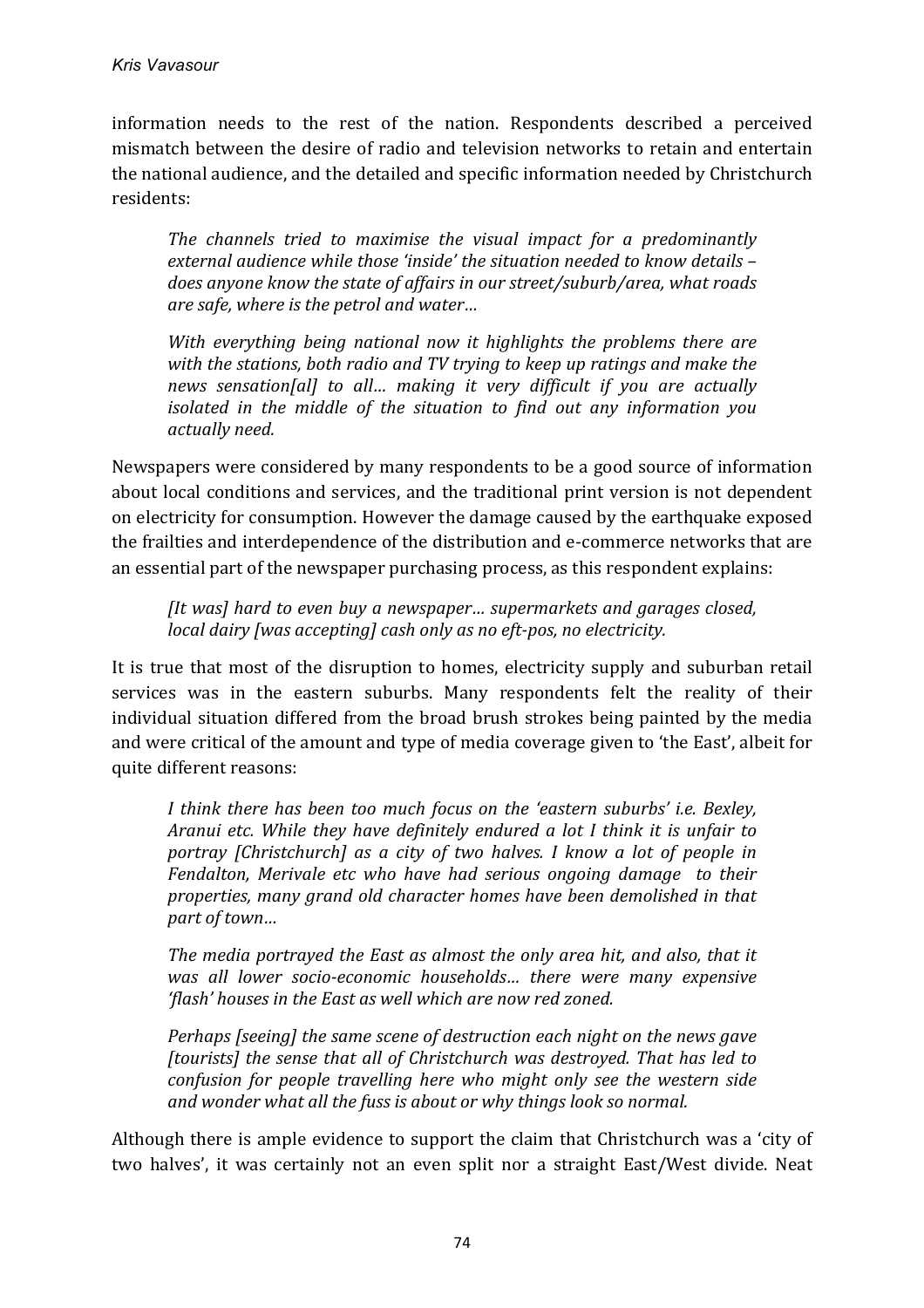patterns and tidy categories are not a good fit with the very messy reality of life in a disaster zone. It is true that a lack of functional infrastructure has a direct impact on people's media use and communication methods during disaster, but focussing on the tools alone provides a surface-level reading of the situation. While life was beginning to return to a semblance of 'normal' for some residents, others were still waiting for the restoration of basic services.

Several respondents commended the CCC for their use of social media, but those who could not access these platforms, or indeed any kind of telecommunications, felt that resources were going to those who yelled loudest, regardless of actual need. This frustration was particularly evident when it came to sanitation and sewage issues, which were often much worse in Red Zone/TC3 areas:

It was very upsetting to go over to the other side of town about a week after *the quake and find portaloos spread very evenly along the streets, when there were NO portaloos on the hardest hit eastern side of town! We then found out that you had to ring up – but many people were without power, phones etc.*

It ended up favouring *[people in]* the wealthier less damaged suburbs who *could use their phones and internet to contact CCC and get a portaloo just in case they might need it while over here we couldn't reach anyone at CCC and* were told it was our own fault for not emailing or ringing in.

When asked how they found out where drinking water was available, many Red Zone/TC3 respondents said it was either through word of mouth or the act of discovery (i.e. walking, cycling, or driving past a supply point). Radio and newspapers were popular sources among both groups however television was three times more popular among TC1-2 respondents. Six times as many respondents in the Red Zone/TC3 group reported finding water thanks to printed or handmade signs on fences and lampposts. This says as much about what methods are preferred or available as it does about the type and urgency of information needed: those in the Red Zone/TC3 group were more likely to be actively seeking specific water sources, while residents in the TC1-2 suburbs often had no need to look beyond the generalised information provided in television news reports. Priorities, as well as available options, can be very different depending on location and the level of disruption.

# **Social media and the Internet**

When looking at differences in media use and communication methods in different parts of the city, it is not just a simple matter of electricity being on or off, but rather a complex relationship involving location, disruption, and information needs. The use of social media and the Internet during disaster will always rely on a combination of interest and accessibility. Many respondents experienced difficulties because of an overreliance on electronic communications by authorities and organisations who appeared to assume an ease or level of access not available to all: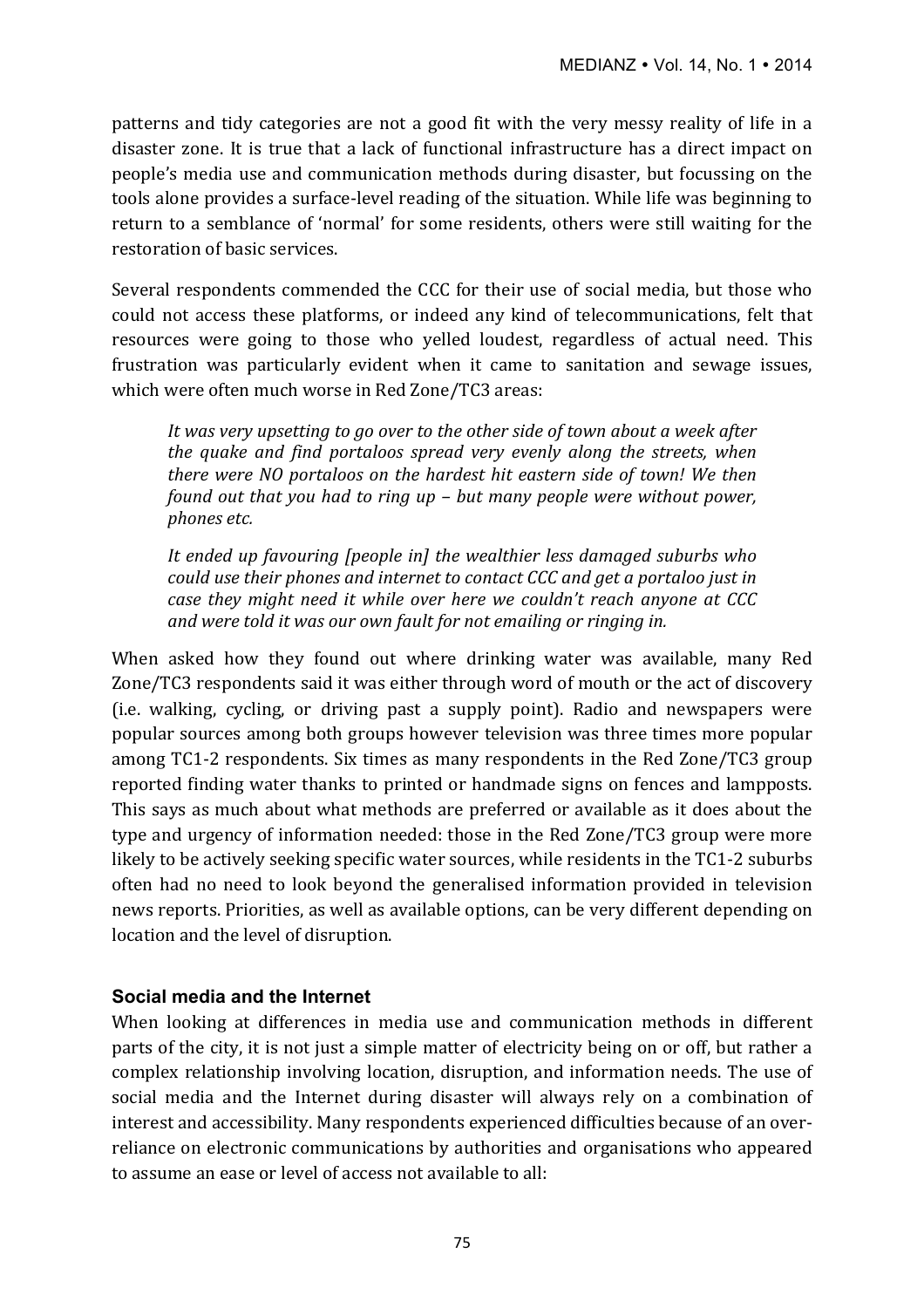*If* you are in an area with no power for several weeks, with bad roads and *your immediate day to day business is sorting out water and toilet facilities, plus cooking without power, it is very difficult to look on a website... Being* without power cuts you off from a lot of things.

*Eastern side of [the] city needed printed notices placed around the area. All the information at www. was useless.* 

*Civil Defence and CCC put out texts and notices on power poles and in newspapers telling us to call the earthquake phone number or go to the website, but no-one had phone or power or internet, this really annoyed a lot* of people, they didn't seem to have any understanding of the issues we *faced…*

*There* was too much reliance on electronic communications. No point *tweeting that details are available on a particular website when the bulk of the population don't know what Twitter is, and can't access the internet due to power and telephone failures.*

While it is impossible to know whether 'the bulk of the population' know what Twitter is, it has been ascertained that only a small minority of the New Zealand population actually use the platform. Throughout this survey, Twitter generally recorded between seven and ten per cent of responses to any question, which is on a par with the level of Twitter usage (7% of the population) in New Zealand at the time (Friedlieb 2012). However, those respondents who did utilise the platform for communication or information-seeking were quite enthusiastic about its usefulness:

*Twitter has been fascinating to watch as it grows in immediate emergency information and high speed sharing.*

*I* think Twitter is genius and found it super helpful.

*I found Twitter was remarkably useful for crowd-sourcing more minor things such as which shops were open which, while not essential to survival, made life a lot easier. Twitter was also the way most friends 'checked in' after the major quakes...* 

There was never much variation in use and/or perception of Twitter between the two comparative groups, suggesting that interest and aptitude were bigger influences than suburban location or level of disruption. This is supported by recent nationwide research which shows that differences in online media activities are more dependent on age, lifestage, and access to technology than location (Colmar Brunton 2014, 15). There is a characteristic enthusiasm exhibited by Twitter users (and other technological cliques) that can colour their perception of the medium's importance (Manhire 2012) in both daily life and during disaster. Although growing in numbers, Twitter has not yet expanded beyond a relatively small but dedicated user-base in New Zealand.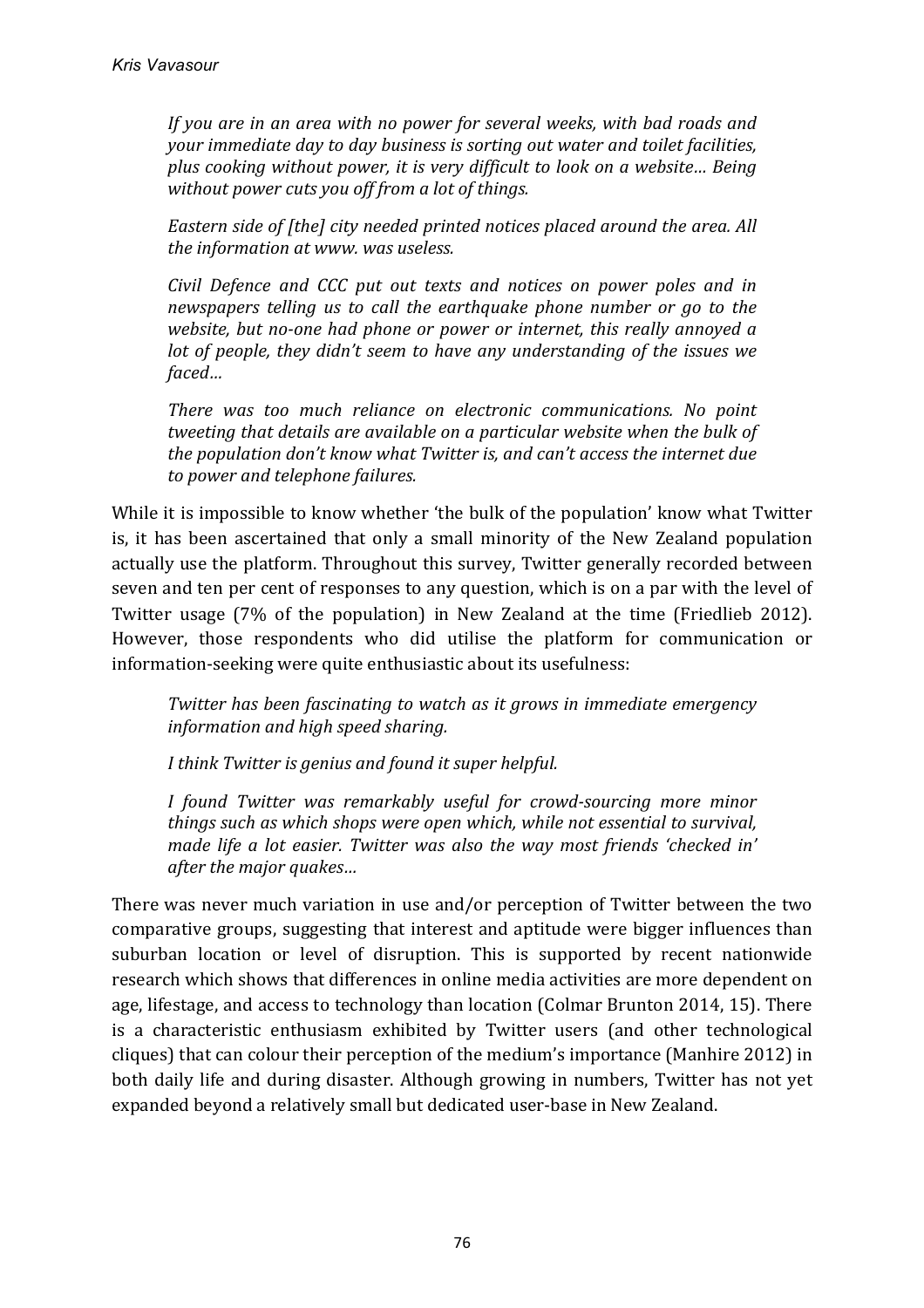# **Conclusion**

The extended series of seismic events experienced by Cantabrians from 2010 to 2011 is similar to other recent disasters in that research and commentary about the use of new technologies is plentiful. However, this research shows that traditional media such as radio, television, and newspapers have important roles to play for residents during and after disaster. Radio and print media in particular can be crucial in disaster-affected areas when essential infrastructure, like electricity and telecommunications networks, are damaged. However even media networks are vulnerable to the process of unblackboxing that is normally associated with technological gadgets and city infrastructure, as distribution options and audience needs may suddenly differ – not only from the status quo but also from one suburb to another.

The socio-geographic divisions depicted by Hyde – Rescue City, Shower City, and Refugee City – provided the impetus for the categorisation of survey respondents into land zone categories. By using the CERA land zones as indicators of suburban disruption, this research has compared groups of survey respondents and found there was a higher use and more positive perception of electronic and internet-based technologies in the less-disrupted parts of the city. Residents in areas that were classified as Red Zone or TC3 were more likely to be without power immediately after the February earthquake which contributed to a heavier use of radio, print, and word of mouth. The scope and duration of disruption varied across the city, which lead to differences not only in the use and availability of media and communication methods, but also in the type and urgency of information being sought.

This research has explored how location can impact on the perception and use of media and communication technologies during disaster. This is an issue that goes beyond the lack of residential electricity supply and the disruption of urban infrastructure, as it is not only technology that is vulnerable to the process of blackboxing. Those who experienced the very worst effects of this disaster will have a very different perspective on the disruption than those from other parts of the city, or even further afield. Within the disaster zone itself, the process of un-blackboxing was evident in many different ways – from malfunctioning cellular phones and communication networks to national media programming that resulted in a lack of easily accessible, localised information. Distance masks difference, and when time is also added to the equation, the process of blackboxing comes back into play. What was actually a messy and complex series of seismic events that resulted in uneven levels of destruction and disruption has been rendered by time and distance into a single earthquake with a uniformly disastrous result. 

Social media has certainly proved to be useful after disaster but not universally so, even for people and organisations that use these platforms regularly. The increasing amount of research into the use of social media to communicate about crisis does not necessarily correlate to a parallel increase in its use by those who experience a crisis first-hand. Social media and internet-based applications may well provide shiny,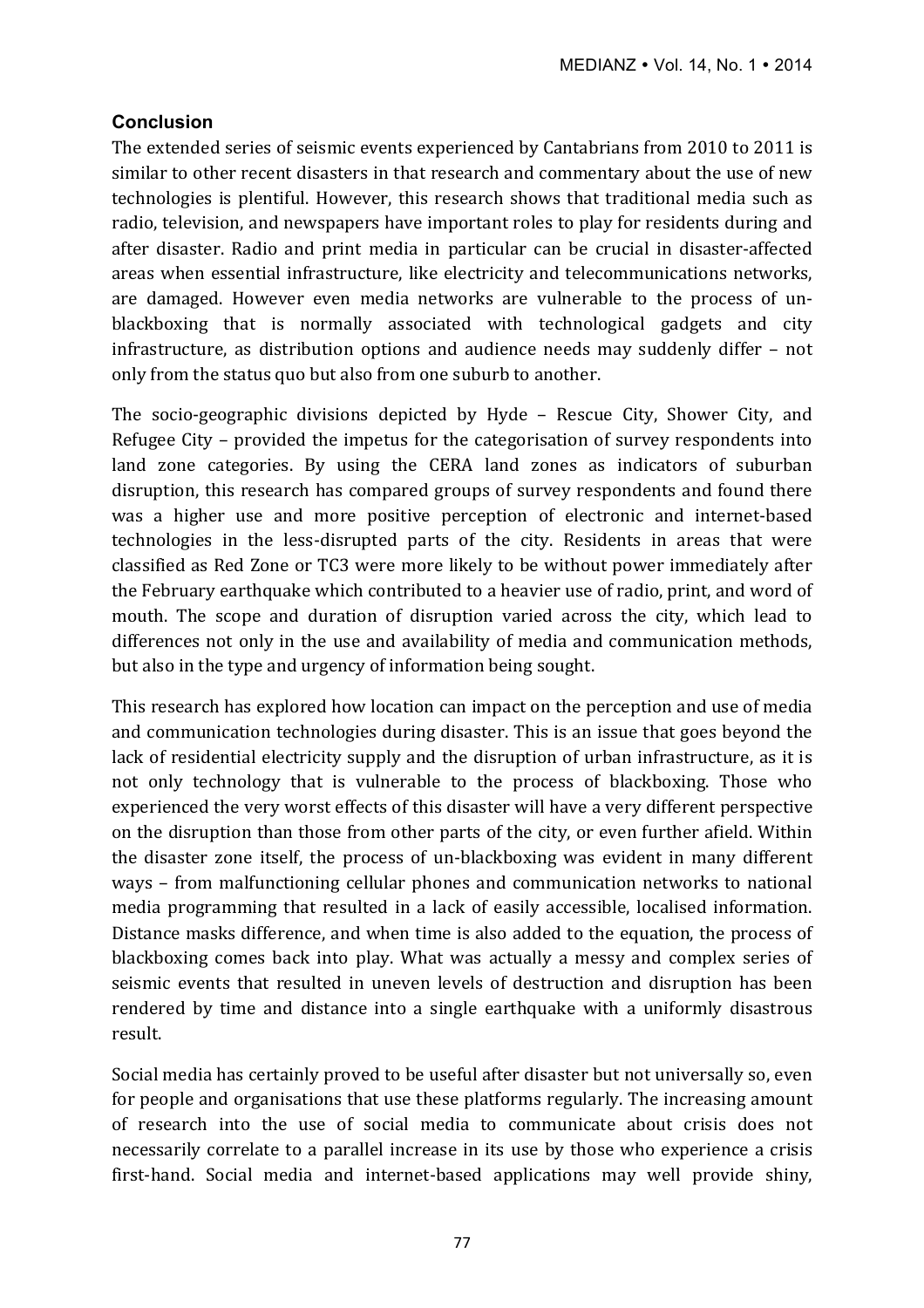attractive additions to the tapestry of communication but they are only small pieces of the patchwork. When examining them as part of the wider media ecology, it is clear that new technologies are only of interest to some, and during disaster they become inaccessible to many as the threads of infrastructure holding them in place break under stress. Internet-based technology and information may enable worldwide participation in crisis communication, but localised disruption can make access to these conversations difficult or even impossible.

# **References**

Anderson, Vicki. 2011. 'Living in Middle Eastern Christchurch.' *Rock and Roll Mother*. March 3. Accessed March 15, 2014. http://www.stuff.co.nz/thepress/opinion/blogs/rock-and-roll-mother/4726836/Vicki-Anderson-Living-inmiddle-eastern-Christchurch.

Austrin, Terry and John Farnsworth. 2012. 'Upheaval: Seismic, Social and Media Mashups After the Christchurch Earthquakes.' *New Zealand Journal of Media Studies* 13.2:78-94. Accessed 10 March 2014.

Bruns, Axel, and Jean Burgess. 2012. 'Local and Global Response to Disaster: #eqnz and the Christchurch Earthquake.' Paper presented at Australian and New Zealand Disaster and Emergency Management Conference, Brisbane, Australia, April 16-18. Accessed 14 February 2014. http://eprints.qut.edu.au/50739. 

Carey, John. 2002. 'Media Use During a Crisis.' *Prometheus* 20.3:201-207.

CERA. 2011. 'Overview of TC1, TC2 and TC3 Technical Categories.' Accessed 15 March 2014. http://cera.govt.nz/residential-green-zone-technical-categories/overview.

Chhetri, Prativa, and Sandhya Narayan. 2010. 'Engendered disaster management through community radio.' *Women in Action* 2010-1:16-19. Accessed 14 August 2011. http://www.isiswomen.org/index.php/movementbuilding/womeninactionwia?id=1472.

Colmar Brunton. 2014. 'Where are the Audiences? Benchmark Survey of New Zealanders' Media Consumption.' Accessed 25 July 2014. http://www.nzonair.govt.nz/research/all-research/where-are-the-audiences/.

Consedine, Jim. 2012. 'A Tale of Two Cities.' *Catholic Worker*. Accessed 10 March 2104. http://www.catholicworker.org.nz/cg/CG62-ATaleOfTwoCities-ConsedineJ.html. 

Cormack, Donna, and Casey Robson, 2010. 'Ethnicity, National Identity and 'New Zealanders': Considerations for Maori Health and Ethnic Inequalities.' *Ethnicity Data in Aotearoa/New Zealand*, 15 September. 

http://www.ethnicity.maori.nz/files/ethnicity\_national\_identity.pdf.

Edwards, Bryce. 2011. 'NZ Politics Daily - 3 March.' *Liberation*, March 3. Accessed 10 March 2014. http://liberation.typepad.com/liberation/2011/03/nz-politics-daily-3march.html.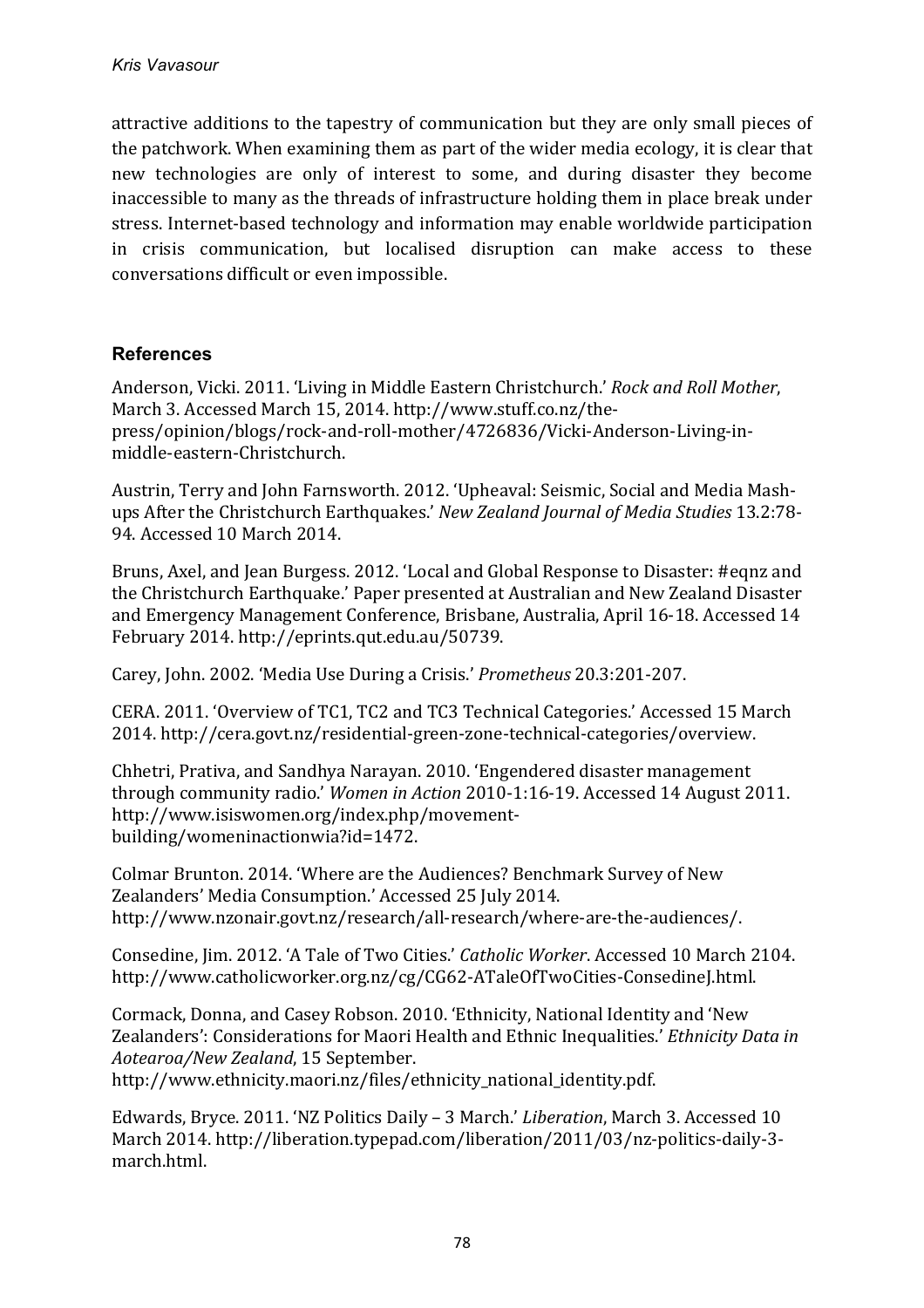Enander, Ann and Claes Wallenius. 1999. 'Psychological Reactions and Experiences Among Swedish Citizens Resident in Kobe During the 1995 Earthquake.' *International Journal of Mass Emergencies and Disasters* 17.2:185-205

Falkheimer, Jesper and Mats Heide. 2006. 'Multicultural Crisis Communication: Towards a Social Constructionist Perspective.' *Journal of Contingencies and Crisis Management* 14.4:180-189.

Fischer, Henry. 2003. 'The Sociology of Disaster: Definitions, Research Ouestions, and Measurements Continuation of the Discussion in a Post-September 11 Environment.' *International Journal of Mass Emergencies and Disasters* 21.1:91-107.

Fordham, Maureen. 1999. 'The Intersection of Gender and Social Class in Disaster: Balancing Resilience and Vulnerability.' *International Journal of Mass Emergencies and Disasters* 17.2:15-36.

Friedlieb, Nicola. 2012. 'Social Media Statistics September 2012, Australia & New Zealand.' *Adcorp*, October 2. Accessed 25 June 2014. http://www.adcorp.co.nz/newsblog/social-media-statistics-september-2012,-australia.

Garnett, James, and Alexander Kouzmin. 2007. 'Communicating throughout Katrina: Competing and Complementary Conceptual Lenses on Crisis Communication.' *Public* Administration Review 67, Issue Supplement S1:171-188.

Gaudin, Sharon. 2013. 'Google Launches Person Finder, Map for Typhoon Haiyan.' *Computer World*, November 11. Accessed 10 March 2014. http://www.computerworld.com/s/article/9243948/ Google launches Person Finder map for Typhoon Haiyan.

Graham, Stephen. 2012. 'Disrupted Cities: Infrastructure Disruptions as the Achilles Heel of Urbanized Societies.' *Disaster, Infrastructure and Society: Learning from the 2011 Earthquake in Japan* 3:12-26. 

Hansen, Kristi. 2011. 'The Role of Social Media in Crisis Communication.' *GottaQuirk*, March 8. Accessed 15 February 2014. http://www.gottaquirk.com/2011/03/08/interview-christchurch-quake-survivor/.

Hayden, Thomas. 2011. 'Christchurch, Hardtack and the Myth of Earthquake Preparedness.' *Last Word on Nothing*, 10 March. Accessed 10 March 2014. http://www.lastwordonnothing.com/ 2011/03/10/christchurch-hardtack-and-the-myth-of-earthquake-preparedness/.

Hyde, Peter. 2011. 'Christchurch Quake - More Action Needed in Eastern Suburbs Right Now.' Webcentre.co.nz, March 2. Accessed 17 March 2014. http://webcentre.co.nz/quake/originalcall.htm.

Jefferson, Theresa, L. 2006. 'Using the Internet to Communicate During a Crisis.' The *Journal of Information and Knowledge Management Systems* 36.2:139-142. Accessed 15 August 2011. Doi:10.1108/03055720610682933.

Kukutai, Tahu and Robert Didham. 2009. 'In Search of Ethnic New Zealanders: National Naming in the 2006 Census.' *Social Policy Journal of New Zealand* 36:46-62.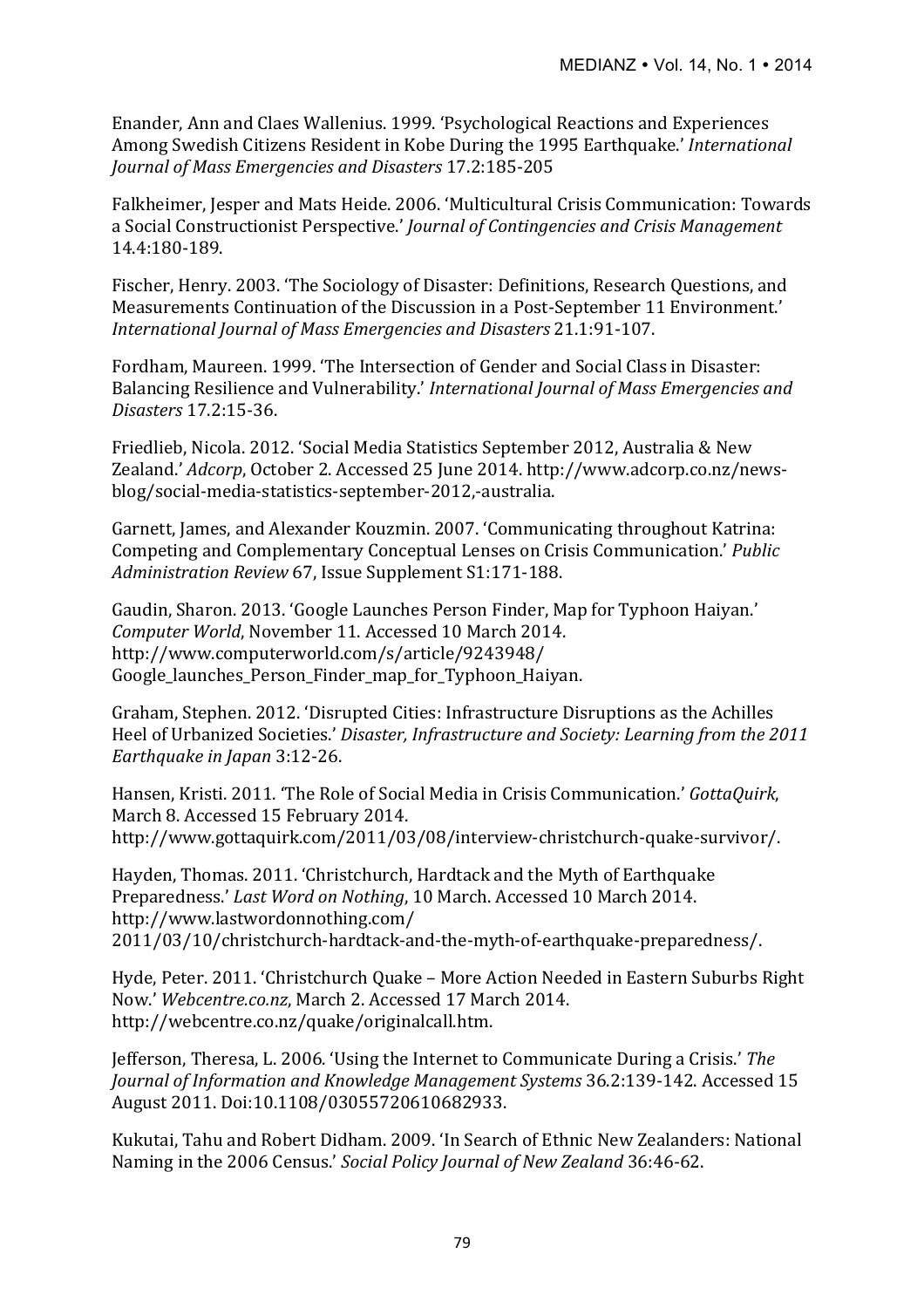Latour, Bruno. 2005. *Reassembling the Social: An Introduction to Actor-Network Theory.* Oxford: Oxford University.

Law, John. 1992. 'Notes on the Theory of the Actor-Network: Ordering, Strategy, and Heterogeneity.' *Systems Practice* 5.4:379-93.

Lew. 2011. 'The Three Cities of Christchurch.' *Kiwi Politico*, March 2. Accessed 15 March 2014. http://www.kiwipolitico.com/2011/03/the-three-cities-of-christchurch/.

MacArthur, Amanda. No date. 'The Real History of Twitter, In Brief.' *About.com*. Accessed June 12, 2014. http://twitter.about.com/od/Twitter-Basics/a/The-Real-History-Of-Twitter-In-Brief.htm

Macias, Wendy, Karen Hilyard, and Vicki Freimuth. 2009. 'Blog Functions as Risk and Crisis Communication During Hurricane Katrina.' *Journal of Computer-Mediated Communication* 15:1-31.

MacManus, Richard. 2011. '#EQNZ: Social Media Response to the Christchurch Earthquake.' *ReadWrite*, February 27. Accessed 14 February 2014. http://readwrite.com/2011/02/27/eqnz\_social\_media\_response\_to\_the\_christchurch\_e ar#awesm=~ovOO4T8mBSkT28.

Manhire, Toby. 2012. 'Survey: more New Zealanders use Google+ than Twitter.' The Listener, October 23. Accessed 25 June 2014. http://www.listener.co.nz/commentary/the-internaut/survey-more-new-zealandersuse-google-than-twitter/.

McCrone, John. 2013. 'Players at the Helm of a Boom.' *Christchurch Press*, May 11. Accessed 10 March 2014. http://www.stuff.co.nz/the-press/business/therebuild/8660409/Players-at-the-helm-of-a-boom.

McCue, T.J. 2013. 'Google Person Finder Helps in Boston Marathon Explosions.' *Forbes*, April 15. Accessed 10 March 2014. http://www.forbes.com/sites/tjmccue/2013/04/15/google-person-finder-helps-inboston-marathon-explosions/.

McIvor, Kerre. 2011. 'Rugby is the Least of Christchurch's Worries.' *New Zealand Herald*, March 20. Accessed 15 March 2014. http://www.nzherald.co.nz/opinion/news/article.cfm?c\_id=466&objectid=10713673.

Metal, Steff. 2011. 'On Social Media's Use (and Misuse) After the Christchurch Earthquake.' *Waxing UnLyrical*, March 7. Accessed 14 February 2014. http://waxingunlyrical.com/2011/03/07/on-social-medias-use-and-misuse-after-thechristchurch-earthquake/.

Murray, James. 2011. 'Twitter Trends Map Taken Over by Christchurch Earthquake.' 3News, February 22. Accessed 15 February 2014. http://www.3news.co.nz/Twittertrends-map-taken-over-by-Christchurchearthquake/tabid/423/articleID/199349/Default.aspx. 

Neal, David. 1997. 'Reconsidering the Phases of Disaster.' *International Journal of Mass Emergencies and Disasters* 15:239-264.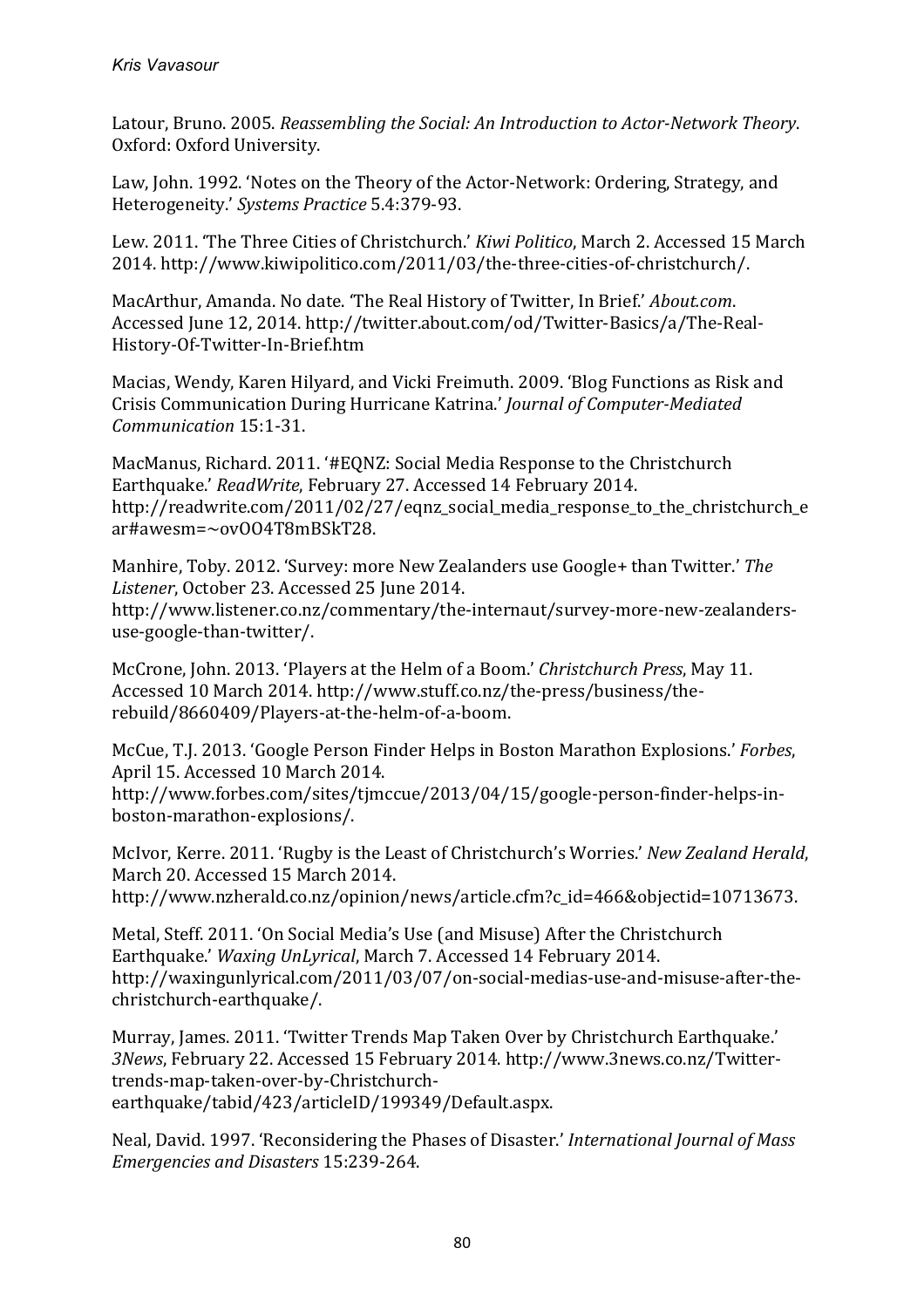Nelson, Anne, and Ivan Sigal. 2011. 'Lessons From Haiti: Media, Information Systems and *Communities'*. Accessed 15 August 2011. 

http://www.knightfoundation.org/publications/media-information-system-andcommunities-lessons-h.

Olofsson, Anna. 2007. 'The Preparedness of Local Authorities for Crisis Communication with People who have Foreign Backgrounds - The Case of Sweden.' *International Journal of Mass Emergencies and Disasters* 25.2:145-173.

Palen, Leysia, Sarah Vieweg, Sophia B. Liu, and Amanda Lee Hughes. 2009. 'Crisis in a Networked World: Features of Computer-Mediated Communication in the Virginia Tech Event.' *Social Science Computer Review 27:467-480. Accessed 15 August 2011.* Doi:10.1177/0894439309332302.

Palermo, Alessandro, Liam Wotherspoon, John Wood, Howard Chapman, Allan Scott, Lucas Hogan, Anton Kivell, Elena Camnasio, Mark Yashinsky, Michael Bruneau, and Nawawi Chouw. 2011. 'Lessons Learnt From 2011 Christchurch Earthquakes: Analysis and Assessment of Bridges.' *Bulletin of the New Zealand Society for Earthquake Engineering* 44.4:319-333. 

Pipes, Tisha, and Jarrod Knudson. 2006. 'Katrina Bankrupts the Information-Rich: Information Poverty in Slidell, Louisiana.' *Learning from Catastrophe: Ouick Response Research in the Wake of Hurricane Katrina.* 403-428. Boulder: Natural Hazards Center, University of Colorado.

Piotrowski, Chris, and Terry Armstrong. 1998. 'Mass Media Preferences in Disaster: A Study of Hurricane Danny.' *Social Behavior and Personality* 26.4:341-346.

"Refugee City' being neglected - blogger.' 2011. *New Zealand Herald*, 2 March. Accessed 17 March 2014. 

http://www.nzherald.co.nz/nz/news/article.cfm?c\_id=1&objectid=10709753.

Sakaki, Takeshi, Makato Okazaki, and Yutaka Matsuo. 2010. 'Earthquake Shakes Twitter Users: Real-time Event Detection by Social Sensors.' Paper presented at WWW2010 conference, Raleigh Convention Center, North Carolina, April 26-30.

Schiller, Kurt. 2011. 'Disaster Response: Technology Makes a Difference.' *Information Today*, May. Accessed 22 August 2011. . http://www.infotoday.com/it/may11/Schiller-Disaster-Response.shtml.

Smith, Craig. 2014. 'By the Numbers: 215 Amazing Twitter Statistics.' *Digital Marketing Ramblings*. Accessed 12 June 2014. http://expandedramblings.com/index.php/march-2013-by-the-numbers-a-few-amazing-twitter-stats/#.U\_A6RmOTDRM. 

Spence, Patric, Kenneth Lachlan, Donyale Griffin. 2007. 'Crisis Communication, Race, and Natural Disasters.' *Journal of Black Studies* 37:539-554.

Statistics New Zealand. No date. '2013 Census Regional Summary Tables – Parts 1 and 2.' Accessed 1 April 2014. http://www.stats.govt.nz/Census/2013-census/datatables/regional-summary-tables-part-1.aspx.

---. No date. 'Household Use of Information and Communication Technology: 2012.' Accessed 16 February 2014.